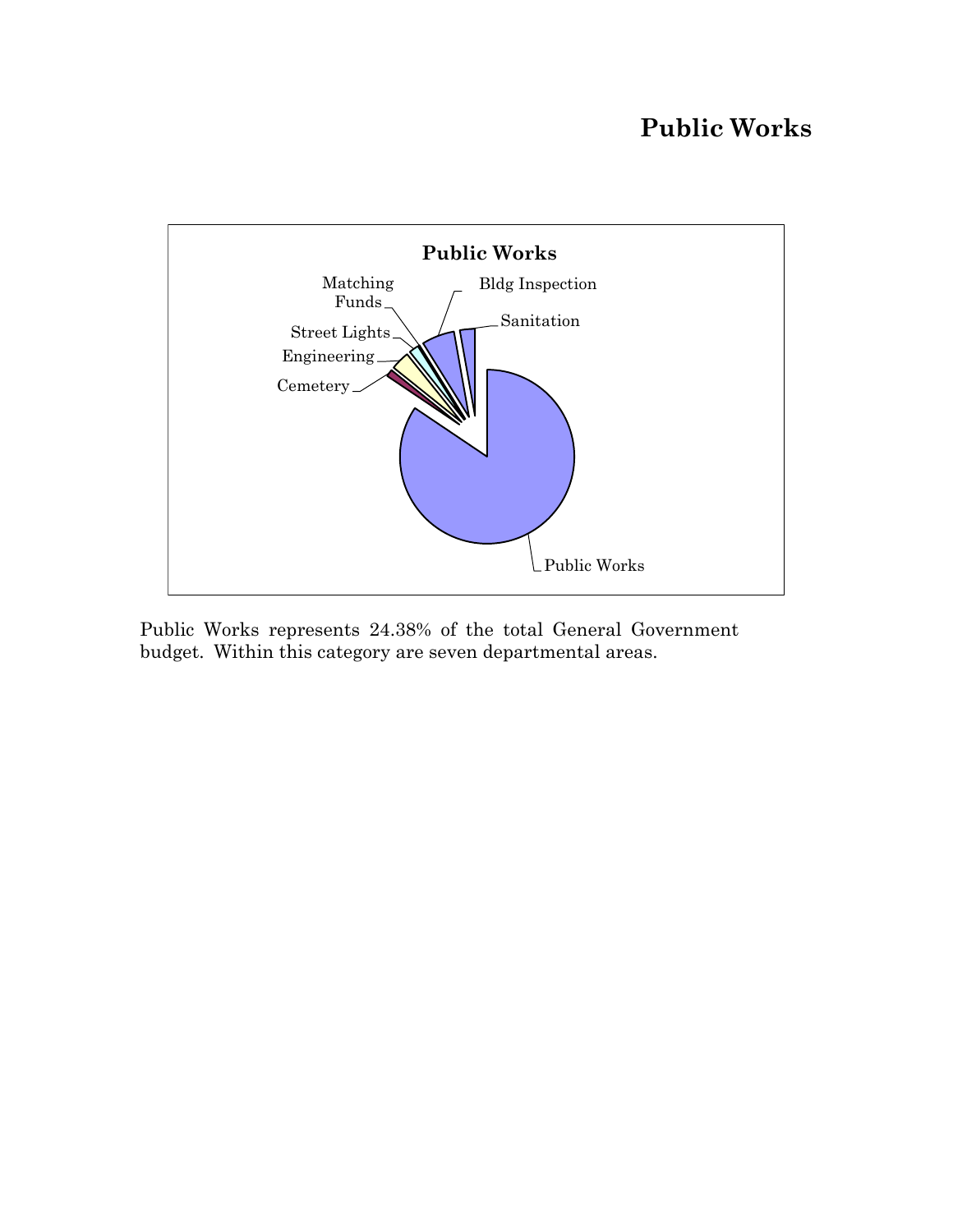## PROGRAM COMMENTARY

This Program represents staffing for the daily operational needs to maintain the infrastructure of the Town. Direct services to the public include mowing of select open spaces and roadsides, public tree maintenance, street signs and markings, street sweeping, roadside trash and litter collection, roadway drainage maintenance, road construction and resident requests.

Indirect services provided by the division are warehousing furniture and equipment, trucking/hauling materials. In addition, support is provided to the school system, Building Maintenance and construction contractors, Parks and Recreation programs, and other Town Departments in many capacities.

## PROGRAM ACTIVITY INDICATORS

|                            |             |             |             |       | (To Date) |
|----------------------------|-------------|-------------|-------------|-------|-----------|
| Material/Indicator (tons)  | <b>FY17</b> | <b>FY18</b> | <b>FY19</b> | FY20  | FY21      |
| 3/4 Inch processed         | 2,522       | 2,788       | 2,788       | 1,428 | 1,358     |
| Road sweepings             | 736         | 945         | 866         | 1,000 | $\theta$  |
| Bituminous concrete paving | 19,180      | 3,567       | 4,834       | 1,894 | 14,121    |
| Number of service requests | 354         | 427         | 372         | 294   | 159       |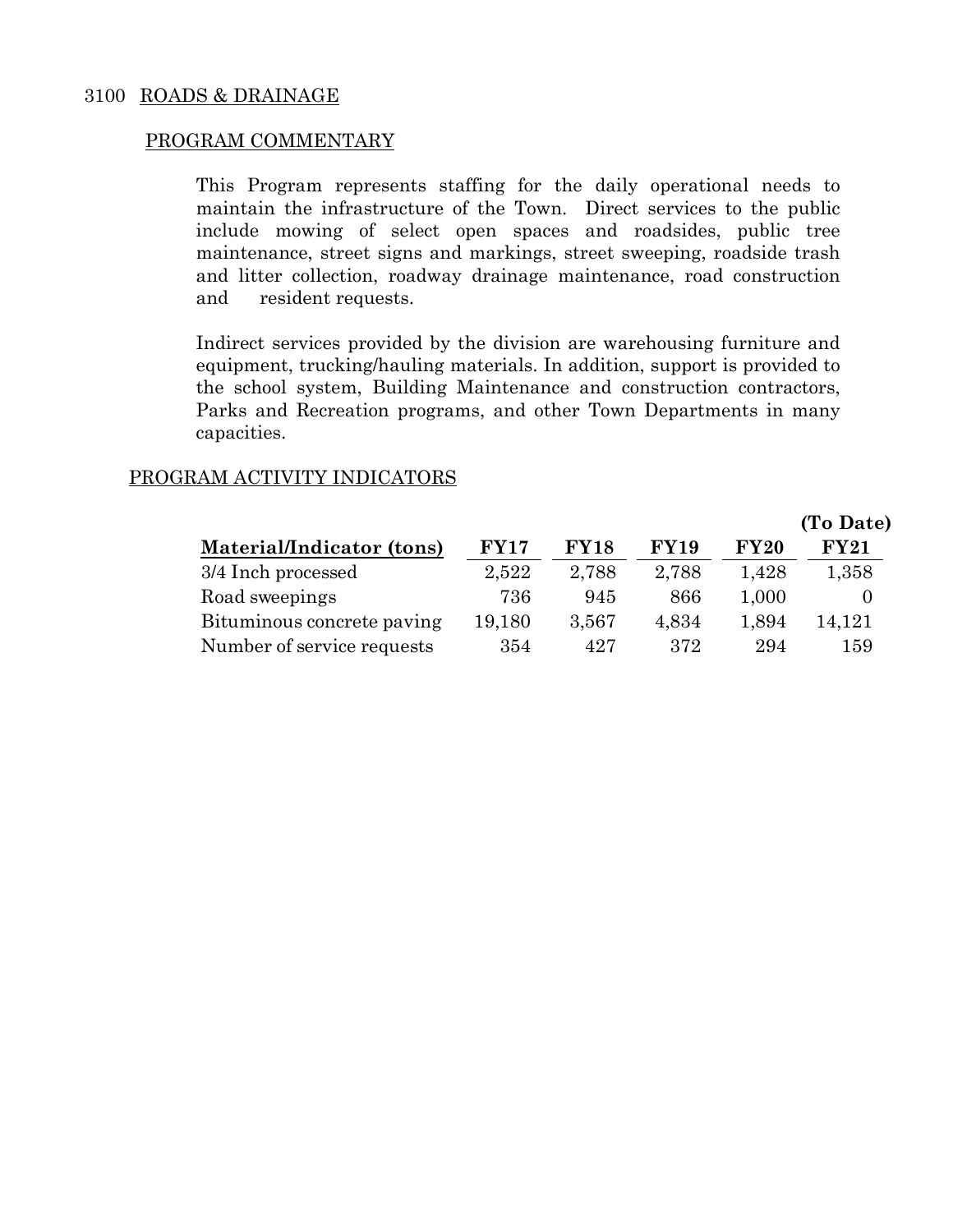Town of Coventry

TOWN MANAGERS RECOMMENDED BUDGET

|                                                                                                                                                                                                                       | 2020    | 2021               | 2021    | 2021    | 2021                   |         |                                | Mqr/Bud             |                   |
|-----------------------------------------------------------------------------------------------------------------------------------------------------------------------------------------------------------------------|---------|--------------------|---------|---------|------------------------|---------|--------------------------------|---------------------|-------------------|
| Account# and Description                                                                                                                                                                                              |         | Actual Base Budget | Budget  |         | Actual YTD Est. Actual |         | Dept Head Town Manager Inc/Dec |                     | ę                 |
| 3100 ROADS & DRAINAGE<br>110-3100-51010 REGULAR FULL<br>1 - Maintainer I; 5 - Maintainer II; 2 - Crew Leaders<br>Increase per CBA<br>Includes 1 promotion from Maintainer I to Maintainer II                          | 500,921 | 521,300            | 521,300 | 314,307 | 521,300                | 531,800 | 533,000                        | 11,700              | 2.24              |
| effective 7/1<br>110-3100-51030 OVERTIME<br>O.T. used for emergency work, downed trees and road<br>hazards. Used to support contractors for the Summer<br>Road Program. Increase due to additional Road Bond<br>work. | 8,363   | 6,330              | 6,330   | 15,231  | 6,330                  | 6,490   | 6,490                          | 160                 | 2.53              |
| 110-3100-51040 TEMPORARY<br>1 Summer Help Employee.<br>$(7/1 - 9/1$ and $5/1 - 6/30)$<br>615 hours X \$16/hr = \$9,840                                                                                                | 7,775   | 9,225              | 9,225   | 11,093  | 9,225                  | 9,840   | 9,840                          | 615                 | 6.67              |
| 110-3100-51100 LONGEVITY<br>Longevity per the CBA.                                                                                                                                                                    | 9,000   | 9,500              | 9,500   | 9,500   | 9,500                  | 10,100  | 11,000                         | 1,500 15.79         |                   |
| 110-3100-51110 DIFFERENTIAL<br>Upgrades to allow more flexibility to the Crew for<br>increased productivity.                                                                                                          | 2,394   | 1,500              | 1,500   | 1,726   | 1,500                  | 2,500   | 1,500                          | $\mathbf 0$         | .00               |
| 110-3100-52070 OTHER PROFESS<br>Line striping and pavement markings purchased through<br>State or Regional Bid.                                                                                                       | 18,857  | 21,000             | 21,000  | 27,703  | 21,000                 | 21,000  | 21,000                         | $\Omega$            | .00               |
| 110-3100-52100 TRAINING<br>Continuing education for crew; OSHA required training;<br>Forklift, Competent person and Traffic Control<br>Certifications.                                                                | 1,100   | 1,400              | 1,400   | 500     | 1,400                  | 1,400   | 1,400                          | $\mathbf 0$         | .00               |
| 110-3100-52200 EQUIPMENT REN<br>Equipment rental for large excavator, bulldozer and<br>screening plant.                                                                                                               | 250     | 1,000              | 1,000   | 250     | 1,000                  | 1,000   | 1,000                          | $\mathbf{0}$        | .00               |
| 110-3100-52220 MEALS<br>Meals for OT Summer Roads Program.                                                                                                                                                            | 51      | 75                 | 75      | 113     | 75                     | 75      | 75                             | 0                   | .00               |
| 110-3100-53090 CLOTHING SAFE<br>OSHA required safety equipment.                                                                                                                                                       | 1,611   | 2,600              | 2,600   | 950     | 2,600                  | 2,600   | 2,000                          |                     | $(600)$ $(23.08)$ |
| 110-3100-53140 HAND TOOLS<br>Shovels, rakes, etc.                                                                                                                                                                     | 1,468   | 1,500              | 1,500   | 1,390   | 1,500                  | 1,500   | 1,500                          | $\mathbf 0$         | .00               |
| 110-3100-53160 CEMENT SAND S<br>Processed gravel for gravel roads, bankrun gravel, mason<br>sand and cement.                                                                                                          | 11,200  | 15,000             | 15,000  | 8,362   | 15,000                 | 15,000  | 15,000                         | $\mathsf{O}\xspace$ | .00               |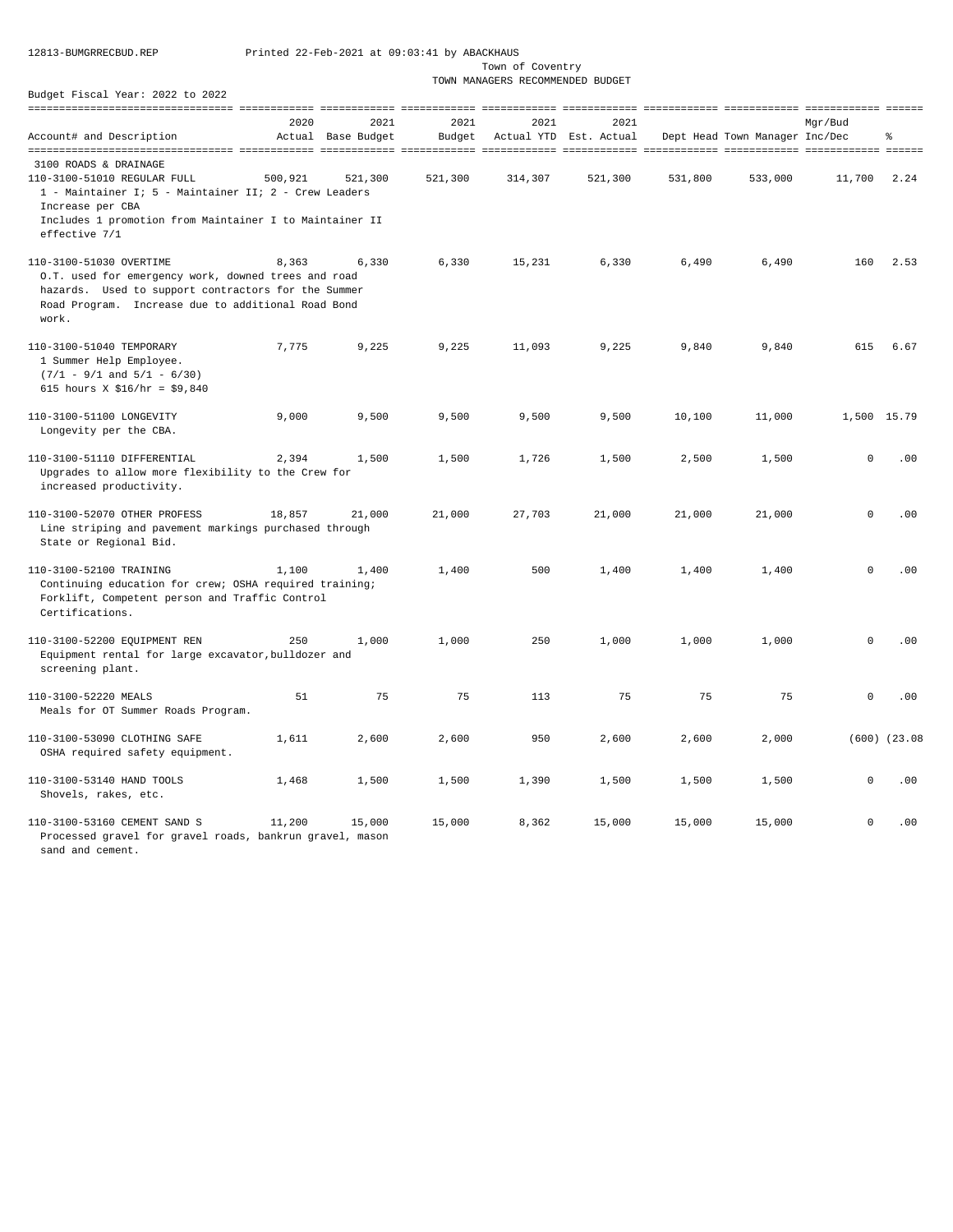Town of Coventry

TOWN MANAGERS RECOMMENDED BUDGET

|  | Budget Fiscal Year: 2022 to 2022 |  |  |  |  |
|--|----------------------------------|--|--|--|--|
|--|----------------------------------|--|--|--|--|

|                                                                                                                                               | 2020    | 2021               | 2021    | 2021           | 2021                    |                         |                                                       | Mar/Bud     |     |
|-----------------------------------------------------------------------------------------------------------------------------------------------|---------|--------------------|---------|----------------|-------------------------|-------------------------|-------------------------------------------------------|-------------|-----|
| Account# and Description                                                                                                                      |         | Actual Base Budget | Budget  |                |                         |                         | Actual YTD Est. Actual Dept Head Town Manager Inc/Dec |             | 昙   |
|                                                                                                                                               |         |                    |         |                |                         | ==== ============ ===== |                                                       |             |     |
| 110-3100-53170 GROUND SUPPLI<br>Loam, seed, hay and erosion control for drainage project<br>restoration.                                      | 13,864  | 8,000              | 8,000   | 5,920          | 8,000                   | 8.000                   | 8.000                                                 | $\circ$     | .00 |
| 110-3100-53180 STREET CLEANI 2,482<br>Street sweeping gutter and main brooms.                                                                 |         | 3,000              | 3,000   | $\overline{0}$ | 3,000                   | 3,000                   | 3,000                                                 | $\Omega$    | .00 |
|                                                                                                                                               |         |                    |         |                |                         |                         |                                                       |             |     |
| 110-3100-53200 TRAFFIC CONTR<br>Sign replacement and upgrading to MUTCD standards.<br>Signs, posts and hardware. Saftey cones and men working | 5.970   | 5,500              | 5,500   | 4,000          | 5,500                   | 5,500                   | 5,500                                                 | $\Omega$    | .00 |
| signs.                                                                                                                                        |         |                    |         |                |                         |                         |                                                       |             |     |
| 110-3100-53280 ASPHALT/HOT &<br>Bituminous Concrete for potholes, aprons, and small<br>paving repairs.                                        | 5.801   | 30,000             | 30,000  | 24,000         | 30,000                  | 30,000                  | 30,000                                                | $\Omega$    | .00 |
| 110-3100-54050 OTHER EOUIPME<br>Chainsaws, brush cutters and power tools.                                                                     | 2,475   | 2,000              | 2,000   | 1,171          | 2,000                   | 2,000                   | 2,000                                                 | $\Omega$    | .00 |
| Total 3100 ROADS & DRAI                                                                                                                       | 593,582 | 638,930            | 638,930 |                | 426.216 638.930 651.805 |                         | 652,305                                               | 13,375 2.09 |     |
|                                                                                                                                               |         |                    |         |                |                         |                         |                                                       |             |     |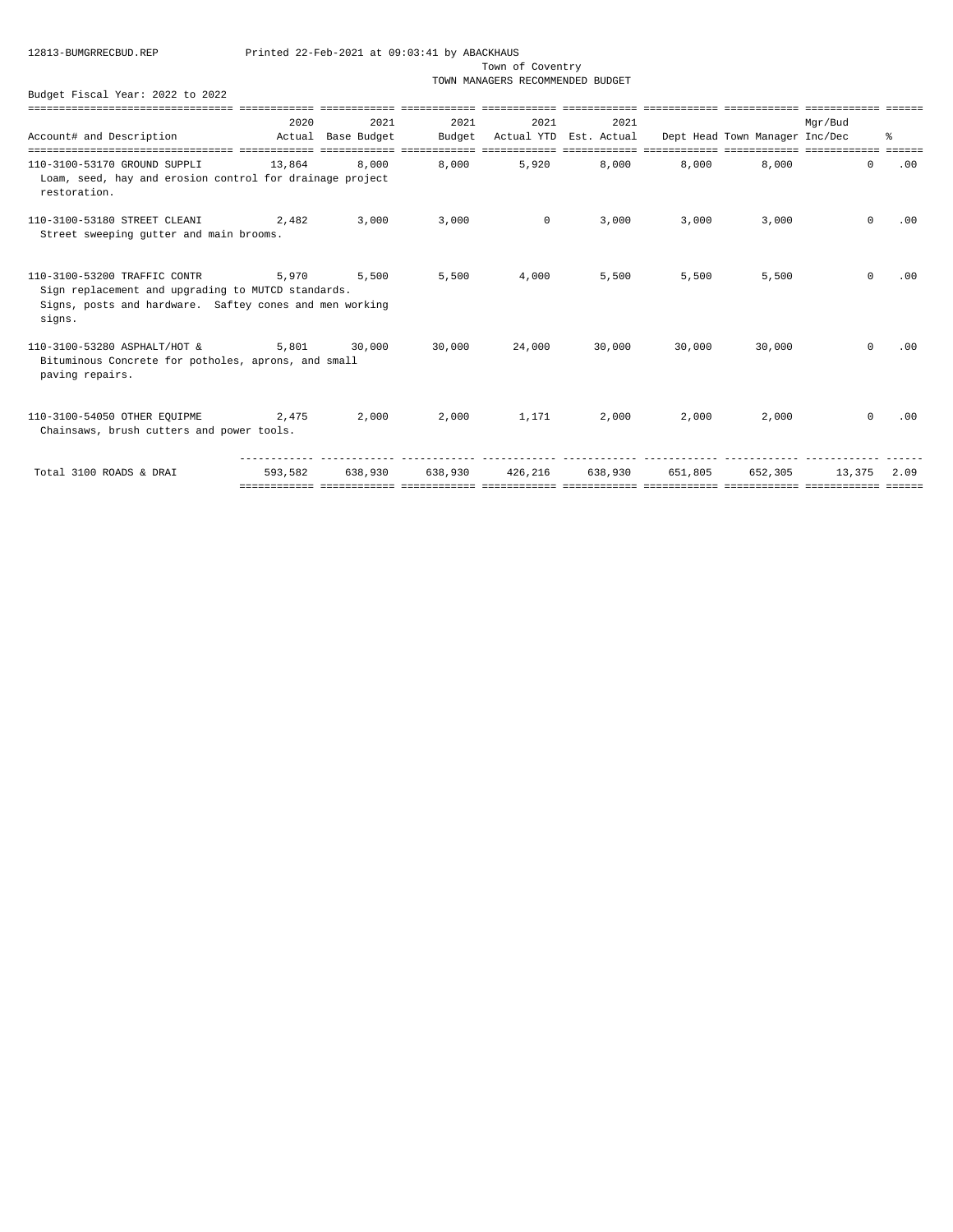## PROGRAM DESCRIPTION

This activity covers the expense of materials including deicing materials to treat roadways, parking lots and sidewalks during the winter months. Also included in this activity are overtime salaries and supplemental equipment repair support to keep Town, Association and select private roadways open to traffic during winter conditions. Efforts include plowing, salting/sanding, snow removal, and road condition evaluations necessary to provide safe travel on approximately 240 lane miles of town roads. In addition, the Town plows and deices 20 miles of Private Association roads for public safety.

Storm activity and goals are: 1.) To maintain at least one travel lane on major travel roads during storm conditions by plowing and/or deicing. 2.) Open up all other roads as storm conditions dictate. 3.) Push back snow to the full width of the roads and retreat with deicing materials. These actions start prior to winter storm conditions and continue throughout the storm. Clean up of all roads and Town Facilities will take a five to six hour commitment after an average storm event has ended. Roads are pushed back at the end of the storm with this work being done during normal working hours whenever possible. Cost of this program is driven by when the winter storm events take place and storm duration and intensity.

## PROGRAM COMMENTARY

This program consists of the material and support system costs generally associated with the winter season. The primary function of this program is to provide for as timely and effective winter snow and ice removal operation. This program is accomplished within budgeted funds, established polices and in accordance with the Town Charter and State Statute.

## ACTIVITIES INDICATORS

|                           |             |             |             |                         | (To Date)   |
|---------------------------|-------------|-------------|-------------|-------------------------|-------------|
| Material/Indicator (tons) | <b>FY17</b> | <b>FY18</b> | <b>FY19</b> | $\rm FY20$              | <b>FY21</b> |
| De-icing materials        | 3.170       | 2,870       |             | $1,956$ $1,354$ $1,312$ |             |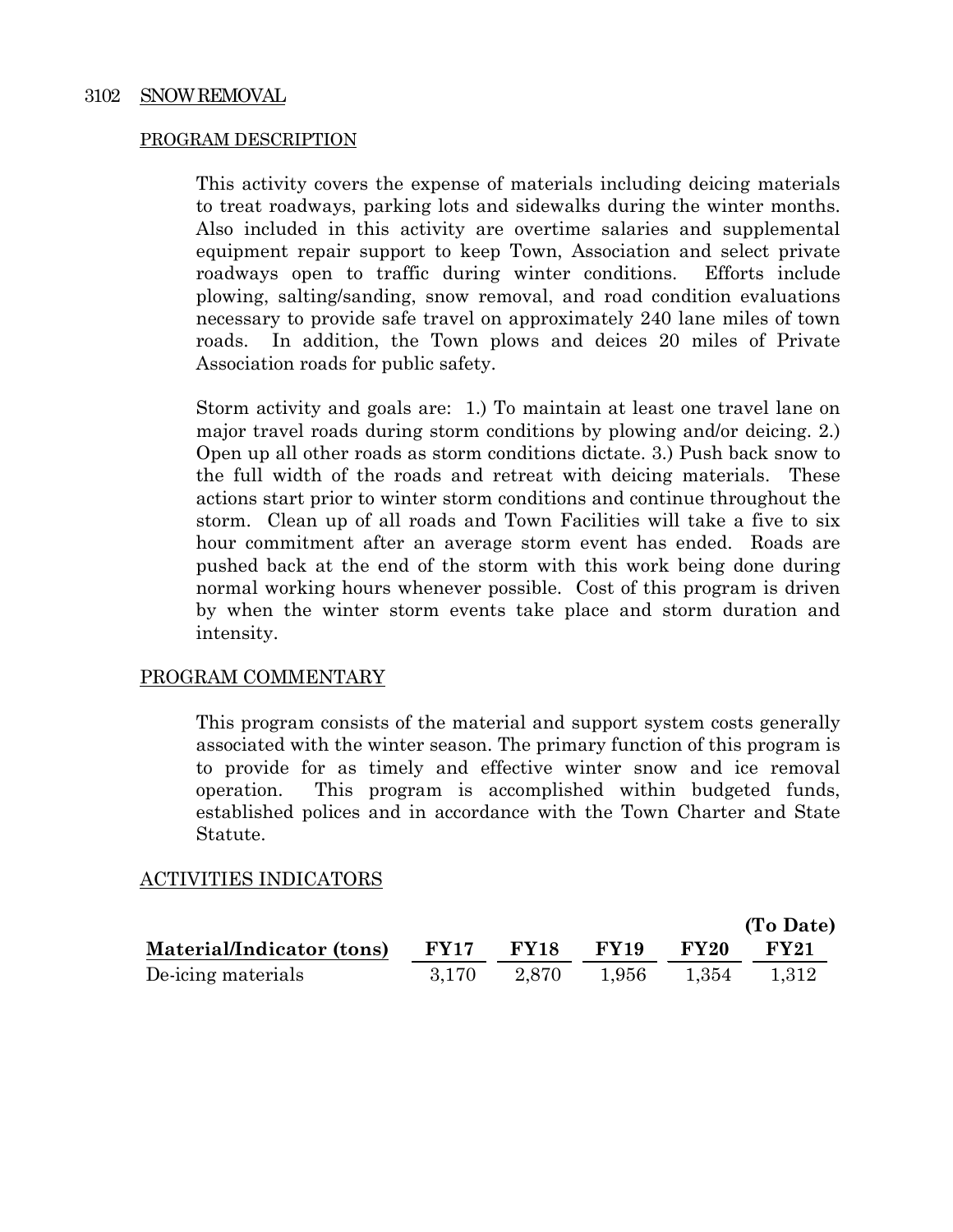Town of Coventry

TOWN MANAGERS RECOMMENDED BUDGET

| Budget Fiscal Year: 2022 to 2022                                    |             |                    |               |              |                        |                             |                                |             |            |
|---------------------------------------------------------------------|-------------|--------------------|---------------|--------------|------------------------|-----------------------------|--------------------------------|-------------|------------|
|                                                                     |             |                    | ------------- | ============ |                        | scessessesses executeresses |                                |             |            |
|                                                                     | 2020        | 2021               | 2021          | 2021         | 2021                   |                             |                                | Mgr/Bud     |            |
| Account# and Description                                            |             | Actual Base Budget | Budget        |              | Actual YTD Est. Actual |                             | Dept Head Town Manager Inc/Dec |             | 읗          |
| 3101 PUBLIC WORKS BUILD                                             |             |                    |               |              |                        |                             |                                |             |            |
| 110-3101-52130 SERVICE CONTR                                        | 29,080      | 27.500             | 27,500        | 23,070       | 27,500                 | 29,500                      | 29,500                         | 2,000       | 7.27       |
| \$10,040 Janiorial; \$3,750 HVAC maintenance; \$500 Fire            |             |                    |               |              |                        |                             |                                |             |            |
| Alarm maint;                                                        |             |                    |               |              |                        |                             |                                |             |            |
| \$2,250 CDL Drug and Alcohol testing; \$2,300 PubWorks              |             |                    |               |              |                        |                             |                                |             |            |
| software;                                                           |             |                    |               |              |                        |                             |                                |             |            |
| \$1,800 floor mats; \$1,000 Generator services; \$1,000             |             |                    |               |              |                        |                             |                                |             |            |
| Internal                                                            |             |                    |               |              |                        |                             |                                |             |            |
| telephones; \$2,300 garage door maintenance; \$850                  |             |                    |               |              |                        |                             |                                |             |            |
| stormwater testing;                                                 |             |                    |               |              |                        |                             |                                |             |            |
| \$500 boiler inspection; \$1,200 gate maintenance.                  |             |                    |               |              |                        |                             |                                |             |            |
|                                                                     |             |                    |               |              |                        |                             |                                |             |            |
| 110-3101-52140 EQUIPMENT REP<br>Mounted building equipment repairs. | 1,805       | 2,250              | 2,250         | 1,500        | 2,250                  | 2,250                       | 2,250                          | $\Omega$    | .00        |
|                                                                     |             |                    |               |              |                        |                             |                                |             |            |
| 110-3101-52150 RADIO AND ALA                                        | $\mathbf 0$ | 500                | 500           | $\mathbf 0$  | 500                    | 500                         | 500                            | $\mathbf 0$ | .00        |
| Communication radio repairs.                                        |             |                    |               |              |                        |                             |                                |             |            |
| 110-3101-52160 BUILDING REPA                                        | 2,000       | 2,000              | 2,000         | 1,265        | 2,000                  | 3,000                       | 2,000                          | $\mathbf 0$ | .00        |
| Misc small building repairs: Filters, belts, A/C                    |             |                    |               |              |                        |                             |                                |             |            |
| service.                                                            |             |                    |               |              |                        |                             |                                |             |            |
| 110-3101-53070 CUSTODIAL SUP                                        | 400         | 400                | 400           | 300          | 400                    | 400                         | 400                            | $\circ$     | .00        |
| Green cleaning supplies.                                            |             |                    |               |              |                        |                             |                                |             |            |
| 110-3101-53080 PAPER GOODS                                          | 526         | 650                | 650           | 500          | 650                    | 650                         | 650                            | $\Omega$    | .00        |
| DPW Paper Goods.                                                    |             |                    |               |              |                        |                             |                                |             |            |
| 110-3101-55010 TELEPHONE                                            | 2.236       | 2,280              | 2,280         | 528          | 2,280                  | 2,280                       | 2,280                          | $\Omega$    | .00        |
| Frontier (\$145 per month) Verizon (\$45 per month)                 |             |                    |               |              |                        |                             |                                |             |            |
| 110-3101-55020 ELECTRIC                                             | 18,104      | 17,000             | 17,000        | 17,000       | 17,000                 | 17,000                      | 17,000                         | $\Omega$    | .00        |
| Increase based on historical actual                                 |             |                    |               |              |                        |                             |                                |             |            |
| 110-3101-55030 HEATING FUEL                                         | 10,870      | 10,850             | 10,850        | 8,000        | 10,850                 | 10,850                      | 10,850                         | $\Omega$    | .00        |
| 5,200 gallons @ \$2.0859/gallon.                                    |             |                    |               |              |                        |                             |                                |             |            |
| 110-3101-55050 SEWER                                                | 1,125       | 1,125              | 1,125         | 1,125        | 1,125                  | 1,125                       | 1,125                          | $\mathbf 0$ | .00        |
| Sewer sevice fee.                                                   |             |                    |               |              |                        |                             |                                |             |            |
|                                                                     |             |                    |               |              |                        |                             |                                |             |            |
| Total 3101 PUBLIC WORKS                                             | 66,146      | 64,555             | 64,555        | 53,288       | 64,555                 | 67,555                      | 66,555                         |             | 2,000 3.10 |
|                                                                     |             |                    |               |              |                        |                             |                                |             |            |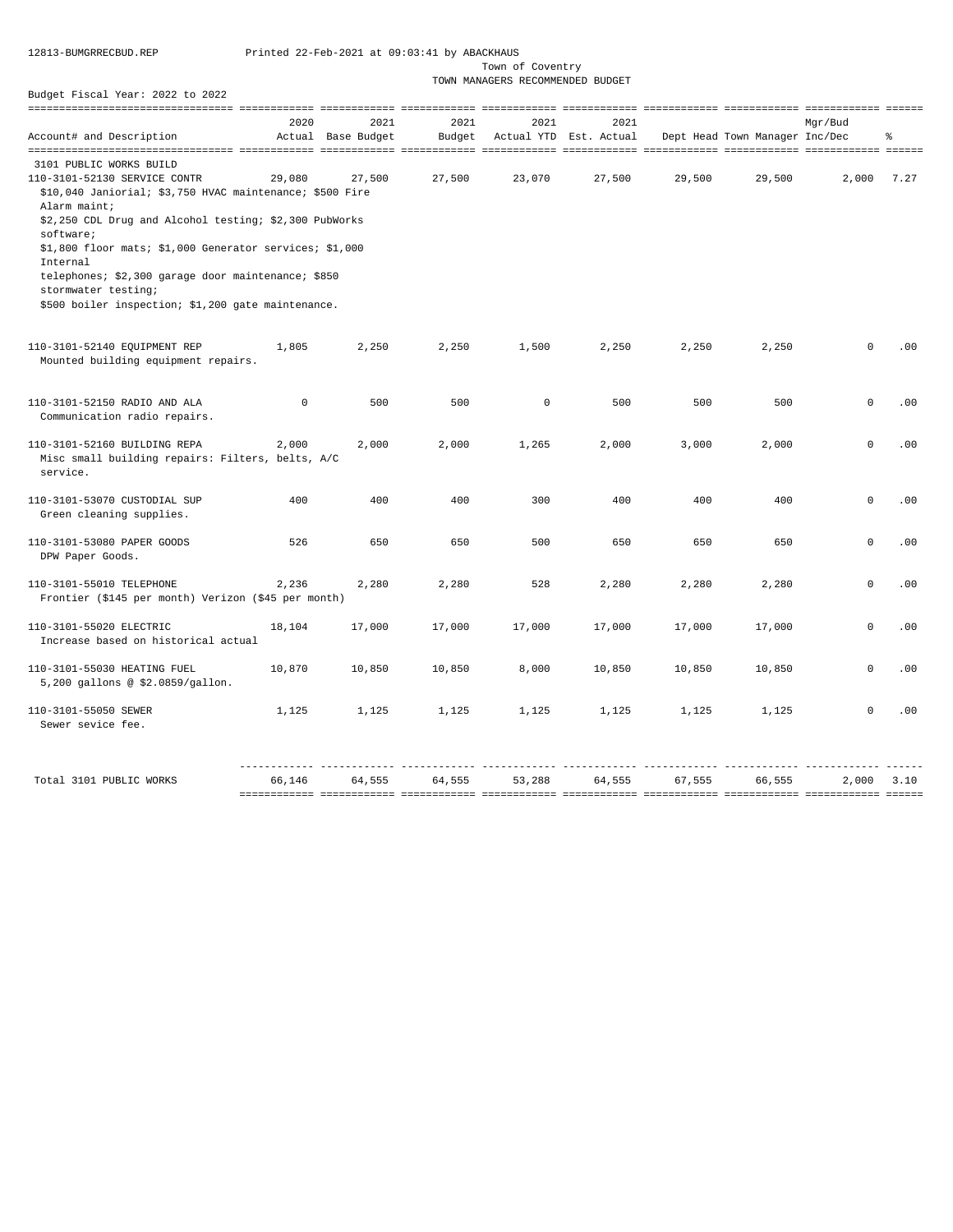## 3101 PUBLIC WORKS BUILDING

## PROGRAM DESCRIPTION

This activity tracks the true cost of operation of the Public Works Facility. This includes service contracts, building equipment repairs and maintenance, communication equipment and alarm maintenance, utility and fuel costs and custodial supplies.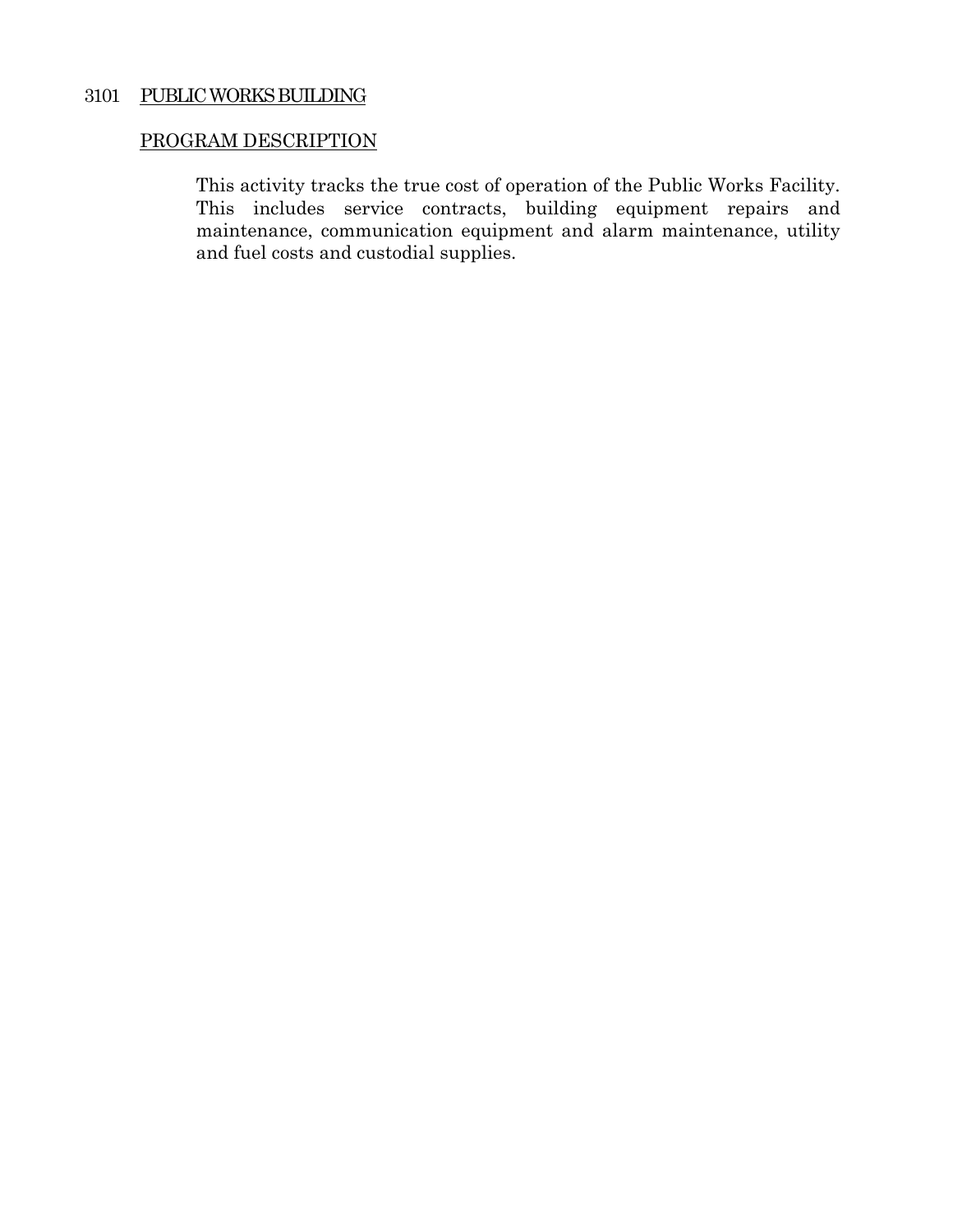#### Town of Coventry

TOWN MANAGERS RECOMMENDED BUDGET

|                                                                                           | 2020       | 2021               | 2021                                                                                                            | 2021        | 2021                   |         |                                | Mar/Bud     |                   |
|-------------------------------------------------------------------------------------------|------------|--------------------|-----------------------------------------------------------------------------------------------------------------|-------------|------------------------|---------|--------------------------------|-------------|-------------------|
| Account# and Description                                                                  |            | Actual Base Budget | Budget                                                                                                          |             | Actual YTD Est. Actual |         | Dept Head Town Manager Inc/Dec |             | ٩,                |
|                                                                                           |            |                    |                                                                                                                 |             |                        |         |                                |             |                   |
| 3102 SNOW REMOVAL                                                                         |            |                    |                                                                                                                 |             |                        |         |                                |             |                   |
| 110-3102-51030 OVERTIME                                                                   | 72,041     | 92,250             | 92,250                                                                                                          | 54,681      | 92,250                 | 92,250  | 92,250                         | $\Omega$    | .00               |
| 110-3102-51110 DIFFERENTIAL                                                               | 435        | 1,500              | 1,500                                                                                                           | 421         | 1,500                  | 1,500   | 1,500                          | $\circ$     | .00               |
| 110-3102-52070 OTHER PROFESS                                                              | $\Omega$   | 500                | 500                                                                                                             | $\Omega$    | 500                    | 500     | 500                            | $\Omega$    | .00               |
| Snow removal contractor if needed.                                                        |            |                    |                                                                                                                 |             |                        |         |                                |             |                   |
| 110-3102-52140 EOUIPMENT REP<br>Snow related equipment repairs.                           | $^{\circ}$ | 1,500              | 1,500                                                                                                           | $\mathbf 0$ | 1,500                  | 1,500   | 1,500                          | $\mathbf 0$ | .00               |
| 110-3102-52220 MEALS<br>CBA required meal reimbursment during snow removal<br>operations. | 1,140      | 1,800              | 1,800                                                                                                           | 696         | 1,800                  | 1,800   | 1,800                          | $\mathbf 0$ | .00               |
| 110-3102-53120 EQUIPMENT PAR<br>Snow related equipment repair.                            | 8,343      | 9,700              | 9,700                                                                                                           | 4,000       | 9,700                  | 9,700   | 9,500                          |             | $(200)$ $(2.06)$  |
| 110-3102-53160 CEMENT SAND S<br>Deicing materials, Sand, Salt and treated salt.           | 112,051    | 190,000            | 190,000                                                                                                         | 135,785     | 190,000                | 190,000 | 190,000                        | $\Omega$    | .00               |
| 110-3102-53210 OTHER PURCHAS<br>Large truck cutting edges.                                | 5,468      | 5,800              | 5,800                                                                                                           | 5,523       | 5,800                  | 5,800   | 5,800                          | $\mathbf 0$ | .00               |
| 110-3102-54050 OTHER EOUIPME<br>Small truck cutting edges.                                | 640        | 3,000              | 3,000                                                                                                           | 25          | 3,000                  | 3.000   | 2,500                          |             | $(500)$ $(16.67)$ |
| Total 3102 SNOW REMOVAL                                                                   | 200,118    | 306,050            | 306,050<br>stattattatta tootootattaa osatootattaa osatootattaa osatootattaa osatootattaa osatootattaa osatootat | 201,131     | 306,050                | 306,050 | 305,350                        | (700        | (.23)             |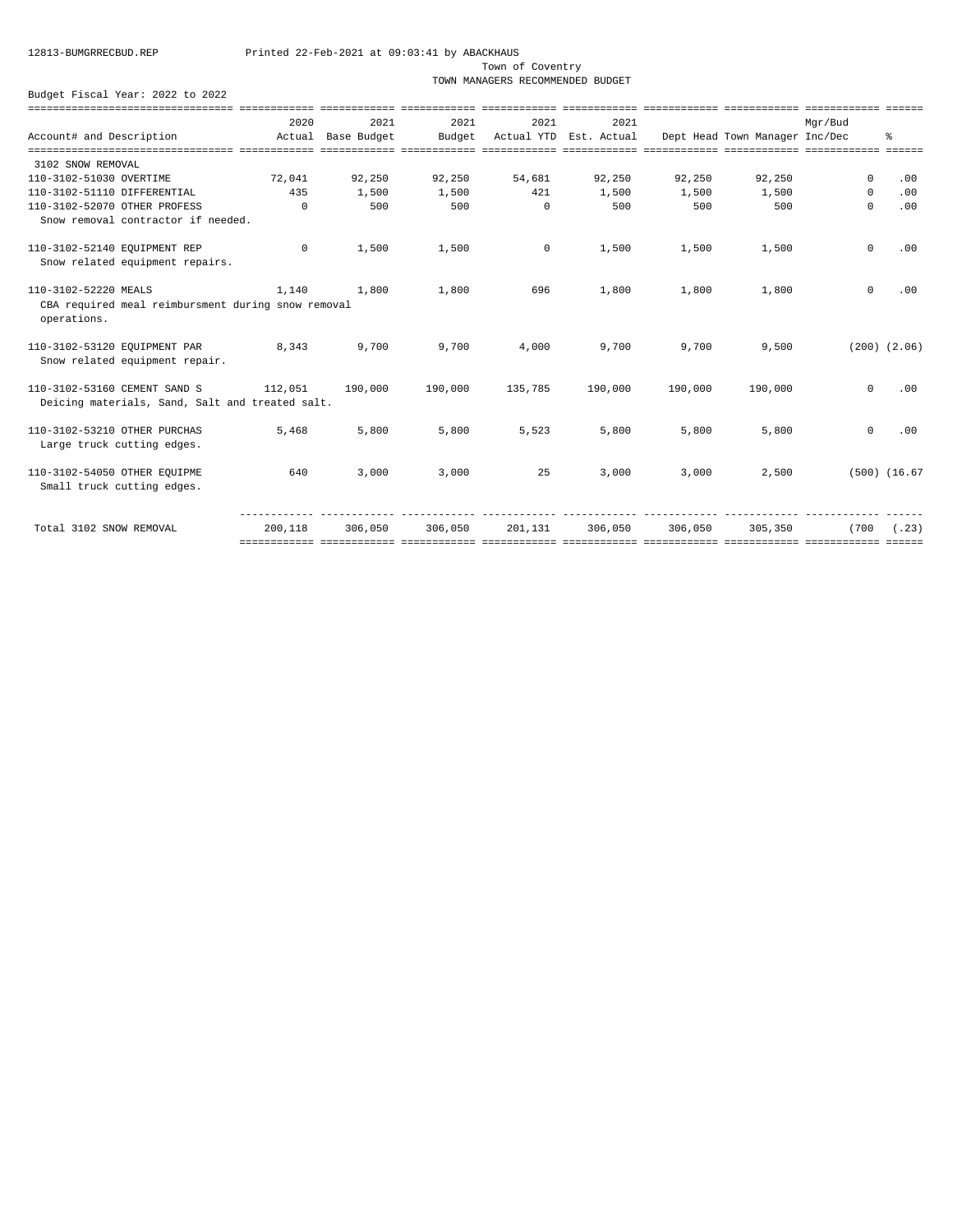## 3103 FACILITY MAINTENANCE

## PROGRAM DESCRIPTION

The Facility Maintenance Division is charged with maintaining all Town owned Buildings recreation areas and school athletic fields. Properties supported include Town Hall, Senior Center and Community Center, Miller Richardson Park, Laidlaw Park, Patriot's Park, Riverview Trail, Wood Trail, Lisicke Beach, Creaser Park, Town Greens, Mill Brook Park, Coventry High School, Nathan Hale Middle School, Coventry Grammar School and Robertson School. This includes two Town beaches, four school grounds, nine soccer fields, five baseball diamonds, five softball diamonds, one running track two football fields and three miles of hiking trails. Total acreage maintained is approximately 300 acres. This division works with the Highway Division during winter snow removal operations. Staffing includes one Crew Leader and three Maintainer I positions. Work activities are coordinated with the Recreation Department, Human Services, Superintendent of Schools and other Town Departments as needed.

## PROGRAM COMMENTARY

As the function and role of the Department and its responsibilities and capabilities continue to evolve, and with our organization's role continuously being redefined, adjustments to long range planning and operational policy are required. This has led to much diversification for this program, which is responsible for semi-skilled interior repair and maintenance, and most exterior building maintenance issues.

## ACTIVITIES INDICATORS

|                                  |             |             |             |             | (To Date)  |
|----------------------------------|-------------|-------------|-------------|-------------|------------|
| <b>Activity/Indicator (tons)</b> | <b>FY17</b> | <b>FY18</b> | <b>FY19</b> | <b>FY20</b> | $\bf FY21$ |
| Trail maintenance                | 137         | 188         | 207         | 295         | 56         |
| Athletic field maintenance       | 1.482       | 2,086       | 2.287       | 847         | 183        |
| Grounds maintenance              | 4,581       | 4.879       | 5.239       | 1.569       | 619        |
| Facility maintenance & repairs   | 7.141       | 7,256       | 7,888       | 3,128       | 421        |

| <b>Service Request Distribution (type)</b> | Count | Days |
|--------------------------------------------|-------|------|
| Athletic field maintenance                 |       |      |
| Facility maintenance                       | 75    | 17   |
| Indirect services                          | 201   | 36   |
| Winter operations                          | 18    | 3    |
| <b>Total Requests for FY2020</b>           | 294   | 56   |
| <b>Total Requests for FY2019</b>           | 421   | 32   |
| <b>Total Requests for FY2018</b>           |       | 38   |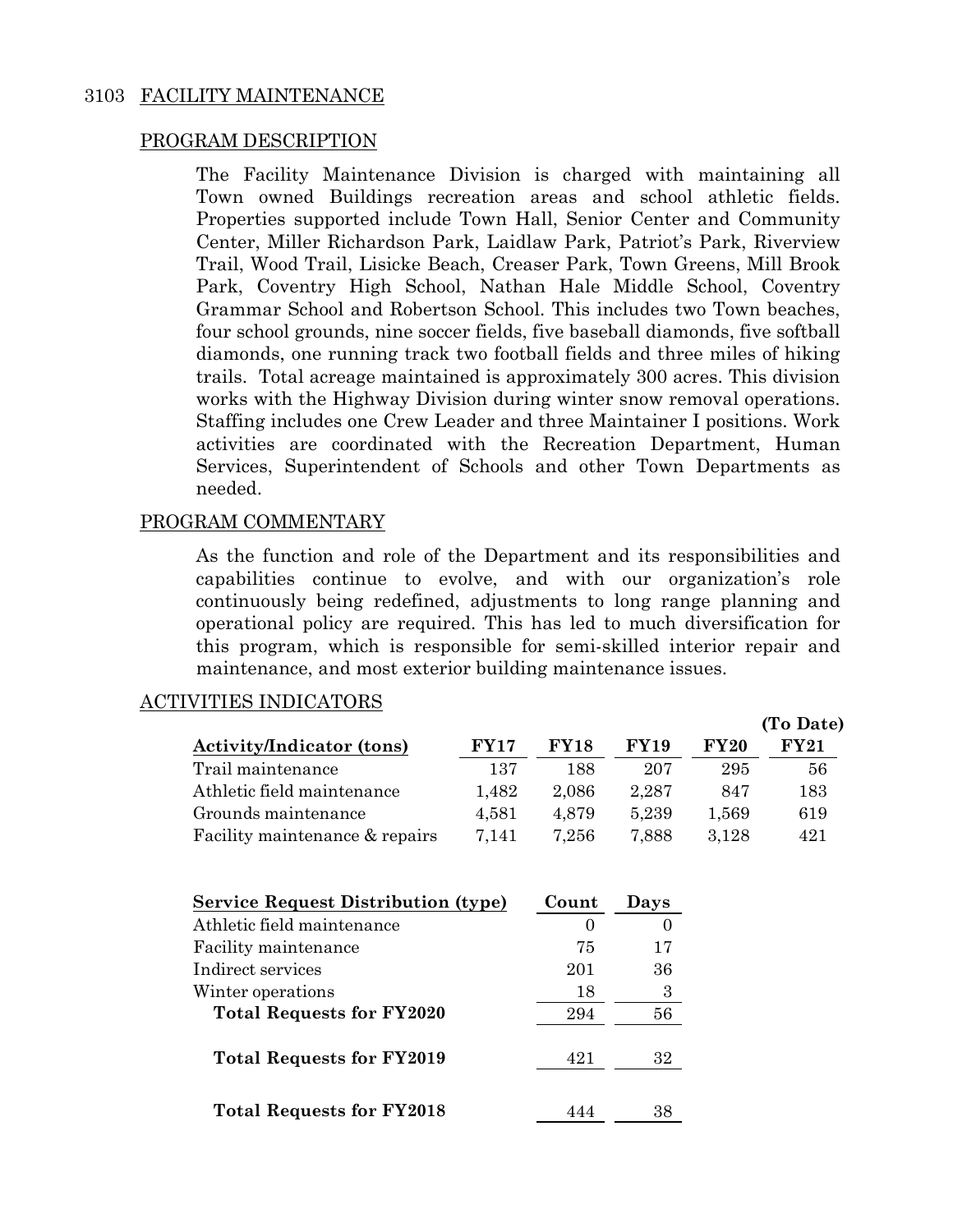Town of Coventry of The Coventry of Coventry of The Coventry of The Coventry of The Coventry of The Coventry of The Coventry of The Coventry of The Coventry of The Coventry of The Coventry of The Coventry of The Coventry o

TOWN MANAGERS RECOMMENDED BUDGET

Budget Fiscal Year: 2022 to 2022

| Account# and Description                                                                                               | 2020              | 2021<br>Actual Base Budget | 2021<br>Budget    | 2021                  | 2021<br>Actual YTD Est. Actual |                   | Dept Head Town Manager Inc/Dec | Mqr/Bud                               | ႜ                 |
|------------------------------------------------------------------------------------------------------------------------|-------------------|----------------------------|-------------------|-----------------------|--------------------------------|-------------------|--------------------------------|---------------------------------------|-------------------|
|                                                                                                                        |                   |                            |                   |                       |                                |                   |                                |                                       |                   |
| 3103 FACILITY MAINTENAN<br>110-3103-51010 REGULAR FULL<br>4 - Maintainer I; 1 - Crew Leader<br>Increase per CBA        | 280,345           | 294,120                    | 294,120           | 177,023               | 294,120                        | 304,500           | 299,500                        | 5,380                                 | 1.83              |
| 110-3103-51030 OVERTIME<br>O.T. for last minute schedule changes or Tournaments.                                       | 186               | 1,250                      | 1,250             | 82                    | 1,250                          | 1,290             | 1,250                          | $\mathbf 0$                           | .00               |
| 110-3103-51040 TEMPORARY<br>1 Summer Help Employee.<br>$(7/1 - 9/1$ and $5/1 - 6/30)$<br>615 hours X $$16/hr = $9,225$ | $\mathbf 0$       | 9,225                      | 9,225             | $\mathsf 0$           | 9,225                          | 9,840             | 9,840                          | 615                                   | 6.67              |
| 110-3103-51100 LONGEVITY<br>Longevity per the CBA.                                                                     | 3,500             | 3,600                      | 3,600             | 3,600                 | 3,600                          | 3,700             | 2,800                          |                                       | $(800)$ $(22.22)$ |
| 110-3103-51110 DIFFERENTIAL<br>Upgrades for DPW Staff when needed to increase<br>productivity.                         | 160               | 350                        | 350               | 6                     | 350                            | 350               | 350                            | $\mathbf 0$                           | .00               |
| 110-3103-52070 OTHER PROFESS<br>Fertilizer application twice a year for all Town<br>athletic fields.                   | 6,484             | 4,500                      | 4,500             | 2,000                 | 4,500                          | 4,500             | 4,500                          | $\Omega$                              | .00               |
| 110-3103-52080 PROFESSIONAL<br>CT Grounds Association.                                                                 | $\mathbf 0$       | 150                        | 150               | $\circ$               | 150                            | 150               | 150                            | $\mathbf 0$                           | .00               |
| 110-3103-52090 TRAVEL MEETIN<br>Turf Day travel expense.                                                               | $\mathbf 0$       | 100                        | 100               | 0                     | 100                            | 100               | 100                            | $\mathbf 0$                           | .00               |
| 110-3103-52100 TRAINING<br>Turf, pruning, property management training.                                                | 600               | 600                        | 600               | 0                     | 600                            | 600               | 600                            | 0                                     | .00               |
| 110-3103-52130 SERVICE CONTR<br>Pesticide Herbicide applications.                                                      | 322               | 500                        | 500               | $\mathbf 0$           | 500                            | 500               | 500                            | $\mathbf 0$                           | .00               |
| 110-3103-52140 EQUIPMENT REP<br>Small power equipment repair.                                                          | 400               | 400                        | 400               | $\mathsf 0$           | 400                            | 400               | 400                            | $\mathbf 0$                           | .00               |
| 110-3103-52200 EQUIPMENT REN<br>Equipment rentals, overseeder and manlift.                                             | $\mathbf 0$       | 400                        | 400               | $\circ$               | 400                            | 400               | 400                            | $\mathbf 0$                           | .00               |
| 110-3103-52270 OTHER SERVICE<br>Lockmsith, specialty services.                                                         | $\mathbf 0$       | 250                        | 250               | 0                     | 250                            | 250               | 250                            | $\Omega$                              | .00               |
| 110-3103-53060 MOTOR OIL LUB<br>110-3103-53070 CUSTODIAL SUP<br>110-3103-53090 CLOTHING SAFE                           | 300<br>300<br>500 | 300<br>300<br>600          | 300<br>300<br>600 | $\circ$<br>100<br>600 | 300<br>300<br>600              | 300<br>300<br>600 | 300<br>300<br>600              | $\mathbf 0$<br>$\circ$<br>$\mathbf 0$ | .00<br>.00<br>.00 |

Gloves, first aid, and dust masks.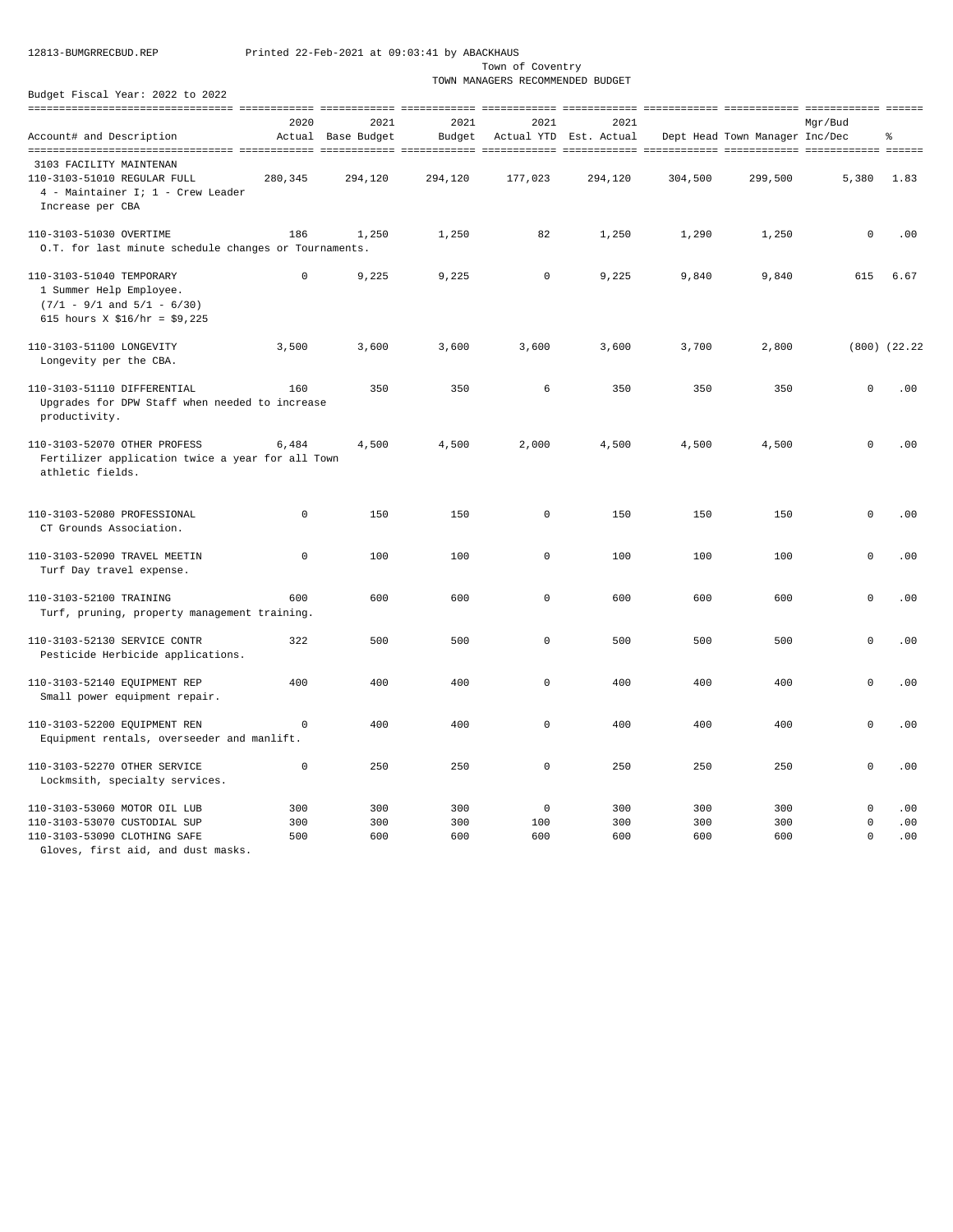Town of Coventry

TOWN MANAGERS RECOMMENDED BUDGET

|                                                                                                                        | 2020       | 2021               | 2021    | 2021       | 2021                   |         |                                | Mar/Bud  |      |
|------------------------------------------------------------------------------------------------------------------------|------------|--------------------|---------|------------|------------------------|---------|--------------------------------|----------|------|
| Account# and Description                                                                                               |            | Actual Base Budget | Budget  |            | Actual YTD Est. Actual |         | Dept Head Town Manager Inc/Dec |          | ి    |
|                                                                                                                        |            |                    |         |            |                        |         |                                |          |      |
| 110-3103-53120 EQUIPMENT PAR<br>Mower maintenance and blades.                                                          | 356        | 400                | 400     | $\Omega$   | 400                    | 400     | 400                            | 0        | .00  |
| 110-3103-53130 WELDING SUPPL                                                                                           | $^{\circ}$ | 75                 | 75      | $\Omega$   | 75                     | 75      | 75                             | $\Omega$ | .00  |
| 110-3103-53140 HAND TOOLS<br>Shovels, rakes, etc.                                                                      | 948        | 700                | 700     | $\Omega$   | 700                    | 700     | 700                            | $\Omega$ | .00  |
| 110-3103-53160 CEMENT SAND S<br>Topsoil, beach sand, stonedust, infield mix, Turface.                                  | 10,089     | 10,250             | 10,250  | 9,800      | 10,250                 | 10,250  | 10,250                         | $\circ$  | .00  |
| 110-3103-53170 GROUND SUPPLI<br>Line paint, lime and grass seed.                                                       | 17,980     | 17,750             | 17,750  | 10,942     | 17,750                 | 17,750  | 17,750                         | $\Omega$ | .00  |
| 110-3103-53210 OTHER PURCHAS<br>Misc. athletic field supplies, sandbags, base bags, home<br>plates.                    | 393        | 500                | 500     | 159        | 500                    | 500     | 500                            | $\circ$  | .00  |
| 110-3103-53220 SUBSCRIPTIONS<br>Field notebooks, league guidelines.                                                    | $^{\circ}$ | 75                 | 75      | $\Omega$   | 75                     | 75      | 75                             | $\Omega$ | .00  |
| 110-3103-54050 OTHER EOUIPME<br>Small equipment replacement and repair; chainsawas and<br>other maintenance equipment. | 644        | 1,000              | 1,000   | $^{\circ}$ | 1,000                  | 1,000   | 1,000                          | $\Omega$ | .00  |
| 110-3103-55020 ELECTRIC<br>Grounds building.                                                                           | 561        | 575                | 575     | 575        | 575                    | 575     | 575                            | $\circ$  | .00  |
| Total 3103 FACILITY MAI                                                                                                | 324,068    | 347,970            | 347,970 | 204,887    | 347,970                | 359,105 | 353,165                        | 5,195    | 1.49 |
|                                                                                                                        |            |                    |         |            |                        |         |                                |          |      |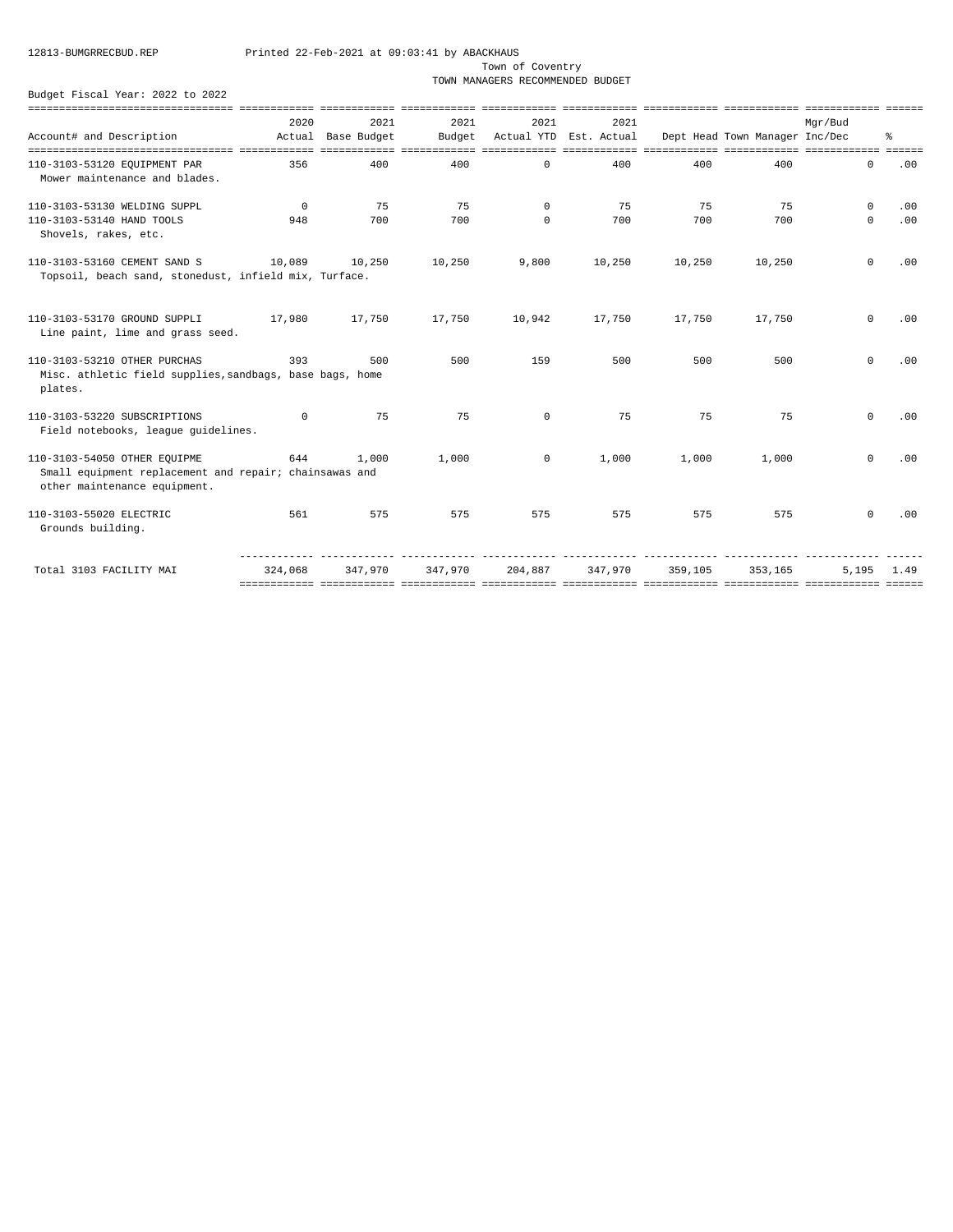## 3104 PUBLIC WORKS ADMINISTRATION

## PROGRAM DESCRIPTION

This program element functions as the central control and record keeping point for all Public Works activities. The Administrative Assistant acts as radio and telephone relay between Supervisors, the work force, residents and other Town Departments. The Administrative Assistant is responsible for administration of personnel management, central budget control, purchasing, payroll, inventory control, and accounting. This activity provides technical administrative and oversight assistance to the COVRRA solid waste program and residential Transfer Station Facility plus similar support to the Conservation Commission in recycling efforts. Record keeping provides COVRRA quarterly and annual reports to the State. This office is often the first point of contact by residents seeking resolutions to infrastructure concerns.

## PROGRAM COMMENTARY

All central Public Works administrative and personnel actions are coordinated and funded under this activity. Mandated programs for personnel such as DOT Drug and Alcohol testing, OSHA safety and health issues, CDL and employment physical exams and uniforms are centralized in this activity. This program is responsible for mid and longterm operations, planning, administration, control, and all other functions of the various areas served both directly and indirectly by the Public Works Department and town infrastructure issues in general. In addition, considerable support, expertise and assistance are provided to the School System, Building Maintenance contractors, and other town departments in many myriad capacities.

## PROGRAM INDICATORS

|                                   |             |                      |                                    |                      | (To Date)            |
|-----------------------------------|-------------|----------------------|------------------------------------|----------------------|----------------------|
| Material/Indicator                | <b>FY17</b> | <b>FY18</b>          | <b>FY19</b>                        | FY20                 | <b>FY21</b>          |
| DOT/FMCSA CDL Admin. To           |             |                      |                                    |                      |                      |
| Federal Standards                 | Yes         | Yes                  | Yes                                | Yes                  | Yes                  |
| OSHA Admin to Federal Standards   | Yes         | $\operatorname{Yes}$ | Yes                                | $\operatorname{Yes}$ | $\operatorname{Yes}$ |
| Concurrent Projects               | $8 - 10$    | $8 - 10$             | $8 - 10$                           | $8 - 10$             | $8 - 10$             |
| Average complaint wait to resolve | 9.3 days    | $14.7~{\rm days}$    | $10.7$ days $11.5$ days $6.6$ days |                      |                      |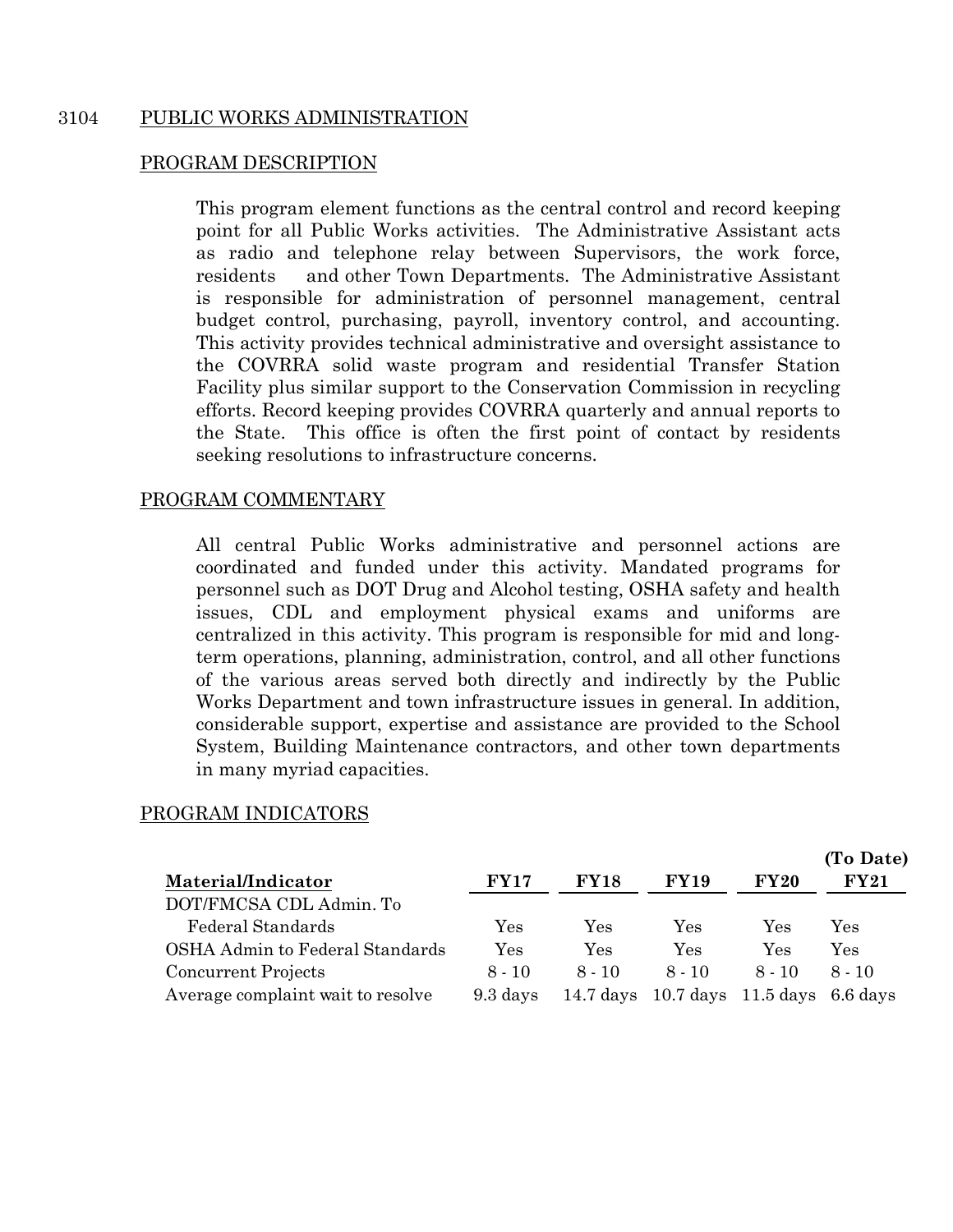Town of Coventry

TOWN MANAGERS RECOMMENDED BUDGET

|                                                     | 2020        | 2021               | 2021    | 2021        | 2021                   |         |                                | Mgr/Bud                    |                   |
|-----------------------------------------------------|-------------|--------------------|---------|-------------|------------------------|---------|--------------------------------|----------------------------|-------------------|
| Account# and Description                            |             | Actual Base Budget | Budget  |             | Actual YTD Est. Actual |         | Dept Head Town Manager Inc/Dec |                            | နွ                |
|                                                     |             |                    |         |             |                        |         |                                |                            |                   |
| 3104 PUBLIC WORKS ADMIN                             |             |                    |         |             |                        |         |                                |                            |                   |
| 110-3104-51010 REGULAR FULL                         | 214,123     | 213,800            | 213,800 | 133,986     | 213,800                | 222,000 | 222,000                        | 8,200                      | 3.84              |
| PW Director (85%); PW Superintendent (85%); Assumes |             |                    |         |             |                        |         |                                |                            |                   |
| increase of 2.25%                                   |             |                    |         |             |                        |         |                                |                            |                   |
| Admin Secretary (75%) - Increase per CBA            |             |                    |         |             |                        |         |                                |                            |                   |
| 110-3104-51100 LONGEVITY                            | 1,500       | 2,000              | 2,000   | 2,000       | 2,000                  | 1,500   | 1,500                          |                            | $(500)$ $(25.00)$ |
| 110-3104-52040 LICENSES/SUPP                        | 4.892       | 5,850              | 5,850   | 10          | 5,850                  | 5,850   | 5,850                          | $\Omega$                   | .00               |
| Integrated Public Works Management Sofware.         |             |                    |         |             |                        |         |                                |                            |                   |
| \$4K Synovia                                        |             |                    |         |             |                        |         |                                |                            |                   |
|                                                     |             |                    |         |             |                        |         |                                |                            |                   |
| 110-3104-52070 OTHER PROFESS                        | 1,254       | 2,535              | 2,535   | 1,600       | 2,535                  | 2,535   | 2,535                          | $\mathbf 0$                | .00               |
| OSHA mandated health screening hearing testing.     |             |                    |         |             |                        |         |                                |                            |                   |
|                                                     |             |                    |         |             |                        |         |                                |                            |                   |
| 110-3104-52080 PROFESSIONAL                         | $^{\circ}$  | 500                | 500     | $\mathbf 0$ | 500                    | 500     | 500                            | $\mathbf 0$                | .00               |
| Uconn T2 Program.                                   |             |                    |         |             |                        |         |                                |                            |                   |
| 110-3104-52100 TRAINING                             |             | 1,050              | 1,050   | $\Omega$    |                        | 1,050   |                                | $\circ$                    | .00               |
|                                                     | 114         |                    |         |             | 1,050                  |         | 1,050                          |                            |                   |
| Specialty training, stormwater, OSHA training.      |             |                    |         |             |                        |         |                                |                            |                   |
| 110-3104-52170 ADVERTISING                          | $\mathbf 0$ | 600                | 600     | $\mathbf 0$ | 600                    | 600     | 450                            |                            | $(150)$ $(25.00)$ |
| Bid advertisement.                                  |             |                    |         |             |                        |         |                                |                            |                   |
|                                                     |             |                    |         |             |                        |         |                                |                            |                   |
| 110-3104-52180 PRINTING                             | $\Omega$    | 500                | 500     | 120         | 500                    | 500     | 500                            | $\Omega$                   | .00               |
| DPW projects Plans and prints.                      |             |                    |         |             |                        |         |                                |                            |                   |
|                                                     |             |                    |         |             |                        |         | 750                            |                            |                   |
| 110-3104-53010 OFFICE SUPPLI                        | 869         | 750                | 750     | 1,050       | 750                    | 750     |                                | $\mathbf 0$<br>$\mathbf 0$ | .00               |
| 110-3104-53090 CLOTHING SAFE                        | 13,747      | 14,000             | 14,000  | 13,896      | 14,000                 | 14,000  | 14,000                         |                            | .00               |
| Uniforms, shoes, coats, coveralls per CBA.          |             |                    |         |             |                        |         |                                |                            |                   |
|                                                     |             |                    |         |             |                        |         |                                |                            |                   |
| 110-3104-53120 EQUIPMENT PAR                        | $\mathbf 0$ | 500                | 500     | $\mathbf 0$ | 500                    | 500     | 500                            | $\Omega$                   | .00               |
| 110-3104-53220 SUBSCRIPTIONS                        | $\Omega$    | 250                | 250     | $\Omega$    | 250                    | 250     | $\Omega$                       |                            | $(250)$ $(100.0$  |
| Technical manuals.                                  |             |                    |         |             |                        |         |                                |                            |                   |
|                                                     |             |                    |         |             |                        |         |                                |                            |                   |
| Total 3104 PUBLIC WORKS                             | 236,499     | 242,335            | 242,335 | 152,662     | 242,335                | 250,035 | 249,635                        | 7,300                      | 3.01              |
|                                                     |             |                    |         |             |                        |         |                                |                            |                   |
|                                                     |             |                    |         |             |                        |         |                                |                            |                   |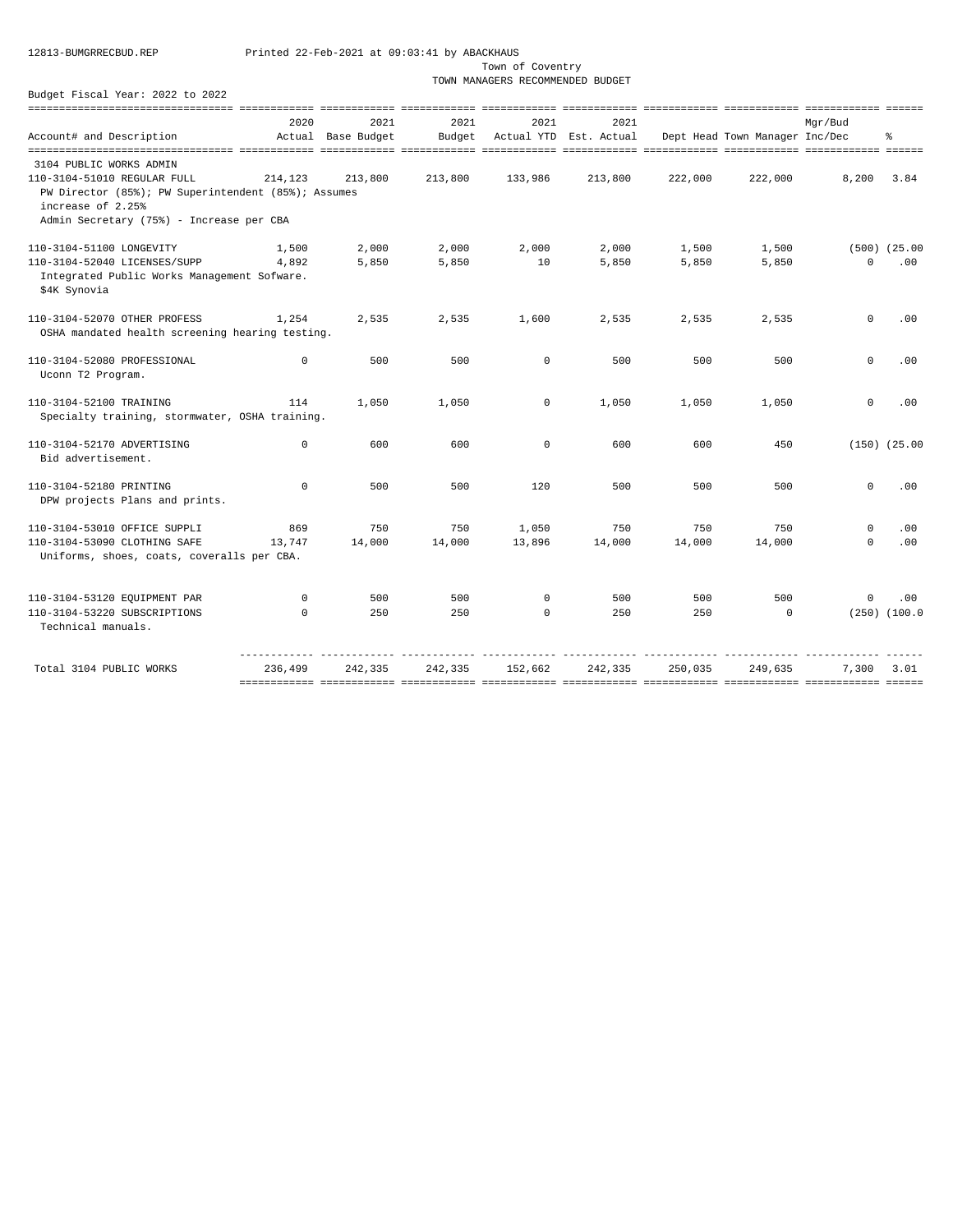## 3105 FLEET MAINTENANCE

## PROGRAM DESCRIPTION

Fleet maintenance is tasked with providing full service maintenance on the vehicle and equipment fleets used by Public Works, Police, Board of Education, and departmental staff cars. Maintenance funding is divided and managed through four separate accounts under control of the Town Manager, Board of Education, Police and Public Works. Additional maintenance and repair assistance is provided to Housing Authority and Fire Departments as requested. Fleet Maintenance is also tasked with the initial outfitting and preparations for service on all Public Works vehicles. Fuels, lubricating oils, antifreeze, and other products necessary for the operation and upkeep of Town vehicles and equipment are funded through the Public Works accounts. This program provides labor resources for the majority of repairs, coordinates scheduling of vendor repair actions, and procures all parts necessary to maintain the fleet.

## PROGRAM COMMENTARY

The Fleet Maintenance division's charge has continued to expand over the last few years, most notably in the number of assets that we maintain, i.e. the increased Fire Debt. Police fleet, the addition of the second human services van and the absorption of the Board of Education fleet into our work schedule. Additional requirements for maintenance and inspection records, as well as OSHA and DEEP mandates have required that the Lead Mechanics position dedicate additional time to fulfill the requirements.

### PROGRAM INDICATORS

DPW staff is responsible for 104 pieces of equipment and vehicles (Rolling Stock). Program activity indicators for FY 20 are shown as follows:

```
Labor = $200,476Parts = $139,558 
Fuel/Oi = $104,805 Total = $444,839
```
With a total of 3,063,502 Miles/Hours driven in a year @ a cost of \$444,839, the average cost to maintain town vehicles serviced by DPW is \$0.15 per Mile/Hour.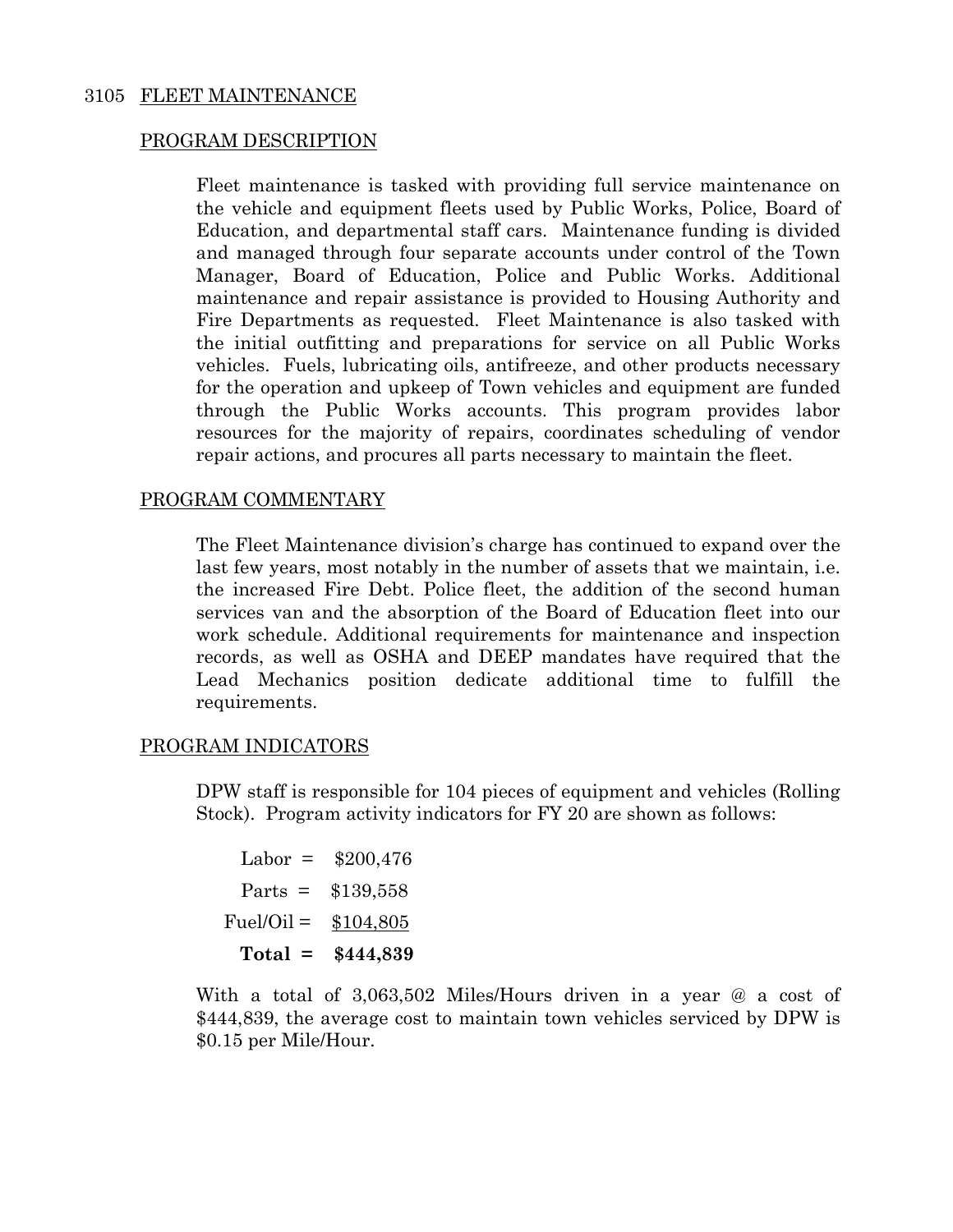Town of Coventry

TOWN MANAGERS RECOMMENDED BUDGET

|                                                                                                                                                | 2020        | 2021               | 2021    | 2021         | 2021                   |         |                                | Mar/Bud            |                   |
|------------------------------------------------------------------------------------------------------------------------------------------------|-------------|--------------------|---------|--------------|------------------------|---------|--------------------------------|--------------------|-------------------|
| Account# and Description                                                                                                                       |             | Actual Base Budget | Budget  |              | Actual YTD Est. Actual |         | Dept Head Town Manager Inc/Dec |                    | န္                |
|                                                                                                                                                |             |                    |         |              |                        |         |                                |                    |                   |
| 3105 FLEET MAINTENANCE                                                                                                                         |             |                    |         |              |                        |         |                                |                    |                   |
| 110-3105-51010 REGULAR FULL                                                                                                                    | 200,476     | 207,850            | 207,850 | 104,656      | 207,850                | 212,800 | 205,000                        | $(2,850)$ $(1.37)$ |                   |
| 1 - Lead Mechanic , 1 - Mechanic 1, 1 - Mechanic's<br>Helper                                                                                   |             |                    |         |              |                        |         |                                |                    |                   |
| Increase per CBA                                                                                                                               |             |                    |         |              |                        |         |                                |                    |                   |
| 110-3105-51030 OVERTIME<br>O.T. for emergency Town and Fire vehicle<br>breakdown.                                                              | 561         | 600                | 600     | 783          | 600                    | 616     | 616                            | 16                 | 2.67              |
|                                                                                                                                                |             |                    |         |              |                        |         |                                |                    |                   |
| 110-3105-51100 LONGEVITY<br>Longevity per the CBA.                                                                                             | 3,500       | 3,600              | 3,600   | 3,000        | 3,600                  | 3,000   | 3,000                          |                    | $(600)$ $(16.67)$ |
| 110-3105-51110 DIFFERENTIAL<br>Upgrades for Mechanic I/Mechanic Helper to Mechanic II<br>and Lead Mechanic. Also for upgrade for fire vehicles | 1,405       | 1,450              | 1,450   | 1,760        | 1,450                  | 1,450   | 1,450                          | $\circ$            | .00               |
|                                                                                                                                                |             |                    |         |              |                        |         |                                |                    |                   |
| 110-3105-52040 LICENSES/SUPP<br>Fleet maintenance software.                                                                                    | $\mathbf 0$ | 600                | 600     | $\mathbf 0$  | 600                    | 600     | 600                            | $\circ$            | .00               |
| 110-3105-52070 OTHER PROFESS<br>Dealer level troubleshooting.                                                                                  | 1,046       | 1,500              | 1,500   | $\mathbf 0$  | 1,500                  | 1,500   | 1,500                          | $\circ$            | .00               |
| 110-3105-52100 TRAINING                                                                                                                        | 500         | 500                | 500     | $\mathbf 0$  | 500                    | 500     | 500                            | $\circ$            | .00               |
| Required certifications.                                                                                                                       |             |                    |         |              |                        |         |                                |                    |                   |
| 110-3105-52130 SERVICE CONTR<br>Generator load bank testing, Airgas contract<br>Increase for WanRach annual fees                               | 17,544      | 9,480              | 9,480   | 9,830        | 9,480                  | 9,480   | 9,480                          | 0                  | .00               |
| 110-3105-52140 EQUIPMENT REP                                                                                                                   | 9,467       | 12,000             | 12,000  | 11,964       | 12,000                 | 12,000  | 12,000                         | $\mathbf{0}$       | .00               |
| Contractor work; glass, transmissions, & leaf springs.                                                                                         |             |                    |         |              |                        |         |                                |                    |                   |
| 110-3105-52150 RADIO AND ALA<br>Two way radio repairs.                                                                                         | 999         | 500                | 500     | 500          | 500                    | 500     | 500                            | $\Omega$           | .00               |
| 110-3105-52160 BUILDING REPA                                                                                                                   | $^{\circ}$  | 300                | 300     | $\mathbf{0}$ | 300                    | 300     | 300                            | $\Omega$           | .00               |
| Maintenance to tire machines, wheel balancer and welder.                                                                                       |             |                    |         |              |                        |         |                                |                    |                   |
| 110-3105-53040 GASOLINE                                                                                                                        | 43,205      | 48,000             | 48,000  | 38,087       | 48,000                 | 48,000  | 47,000                         | $(1,000)$ $(2.08)$ |                   |
| 110-3105-53050 DIESEL FUEL                                                                                                                     | 27,694      | 42,000             | 42,000  | 35,677       | 42,000                 | 42,000  | 41,000                         | $(1,000)$ $(2.38)$ |                   |
| 110-3105-53060 MOTOR OIL LUB                                                                                                                   | 6,964       | 6,250              | 6,250   | 6,224        | 6,250                  | 6,250   | 6,250                          | 0                  | .00               |
| 110-3105-53070 CUSTODIAL SUP<br>Speedy dry, rags & wipes.                                                                                      | 1,124       | 1,200              | 1,200   | 1,200        | 1,200                  | 1,200   | 1,200                          | $\mathbf{0}$       | .00               |
| 110-3105-53090 CLOTHING SAFE                                                                                                                   | 795         | 1,000              | 1,000   | 500          | 1,000                  | 1,000   | 1,000                          | $\Omega$           | .00               |
| OSHA mandated safety equipment.                                                                                                                |             |                    |         |              |                        |         |                                |                    |                   |
| 110-3105-53100 AUTO PARTS<br>Parts for Staff Cars.                                                                                             | 3,996       | 3,500              | 3,500   | 3,569        | 3,500                  | 3,500   | 3,500                          | $\Omega$           | .00               |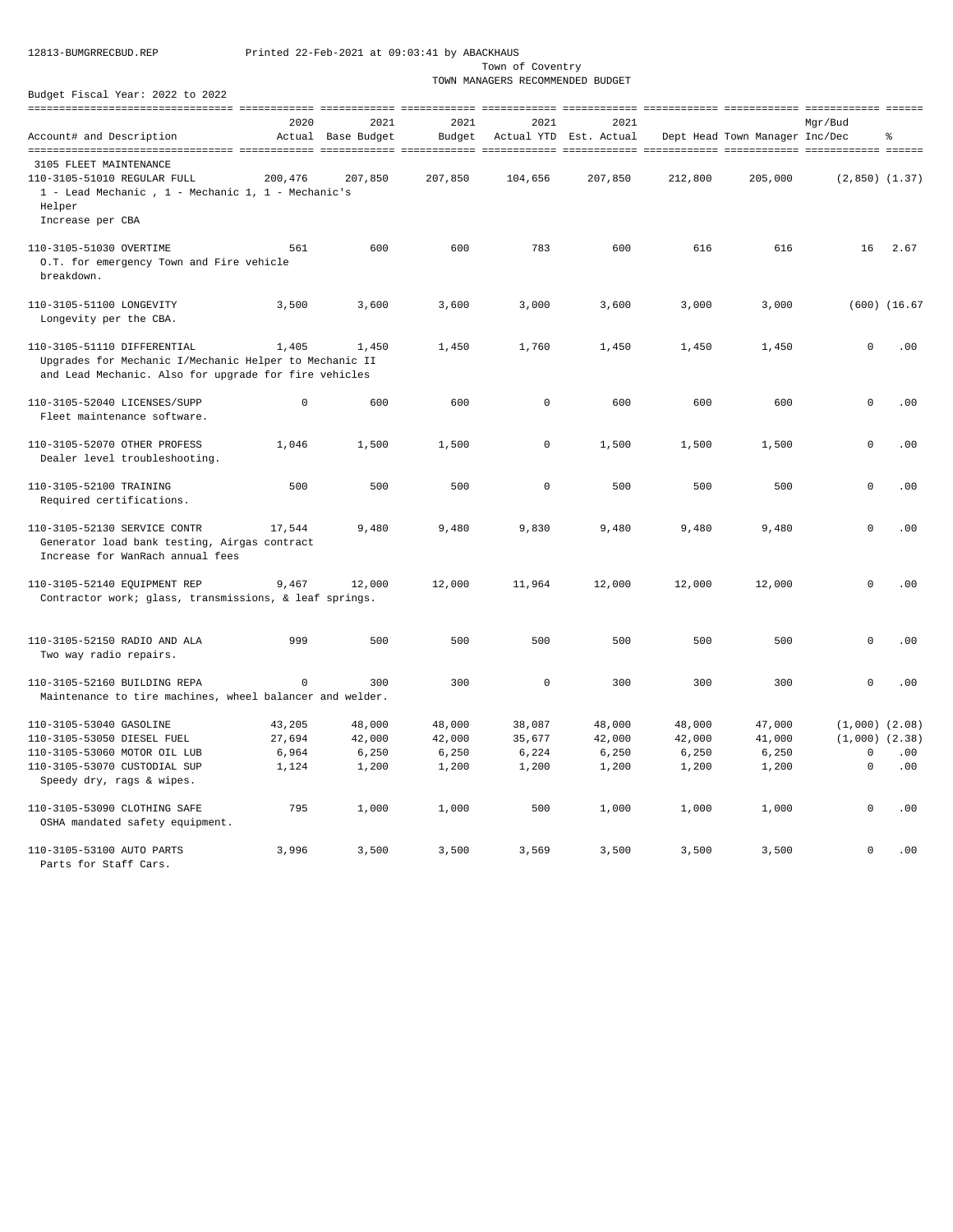Town of Coventry

TOWN MANAGERS RECOMMENDED BUDGET

|                                                        | 2020    | 2021         | 2021         | 2021       | 2021        |         |                                | Mar/Bud     |              |
|--------------------------------------------------------|---------|--------------|--------------|------------|-------------|---------|--------------------------------|-------------|--------------|
| Account# and Description                               | Actual  | Base Budget  | Budget       | Actual YTD | Est. Actual |         | Dept Head Town Manager Inc/Dec |             | ⊱            |
|                                                        |         | ============ | ============ |            |             |         |                                |             |              |
| 110-3105-53110 TRUCK PARTS                             | 55,446  | 60,000       | 60,000       | 46,416     | 60,000      | 65,000  | 65,000                         | 5,000       | 8.33         |
| DPW Frontline Truck Parts.                             |         |              |              |            |             |         |                                |             |              |
| 110-3105-53120 EQUIPMENT PAR                           | 45,120  | 49,000       | 49,000       | 43,357     | 49,000      | 55,000  | 55,000                         | 6,000 12.24 |              |
| DPW Frotnline Equipment Parts.                         |         |              |              |            |             |         |                                |             |              |
| 110-3105-53130 WELDING SUPPL                           | 1,920   | 2,300        | 2,300        | 1,800      | 2,300       | 2,300   | 2,300                          | $\circ$     | .00          |
| 110-3105-53140 HAND TOOLS                              | 3,397   | 3,400        | 3,400        | 3,230      | 3,400       | 3,400   | 3,400                          | $\circ$     | .00          |
| Specialized hand tools.                                |         |              |              |            |             |         |                                |             |              |
| 110-3105-53210 OTHER PURCHAS                           | 1,000   | 1,000        | 1,000        | 1,000      | 1,000       | 1,000   | 1,000                          | $\mathbf 0$ | .00          |
| Steel for special fabrications.                        |         |              |              |            |             |         |                                |             |              |
| 110-3105-53220 SUBSCRIPTIONS                           | 1,000   | 1,000        | 1,000        | $^{\circ}$ | 1,000       | 1,000   | 1,000                          | $\mathbf 0$ | .00          |
| Technical reference and repair manuals.                |         |              |              |            |             |         |                                |             |              |
| 110-3105-53240 TIRES                                   | 21,308  | 21,500       | 21,500       | 12,715     | 21,500      | 21,500  | 21,500                         | $\circ$     | .00          |
| Tires for roadside mower, facilities tractor and large |         |              |              |            |             |         |                                |             |              |
| turf mowers.                                           |         |              |              |            |             |         |                                |             |              |
| 110-3105-54050 OTHER EQUIPME                           | 1,988   | 2,000        | 2,000        | 2,000      | 2,000       | 5,500   | 5,000                          |             | 3,000 150.00 |
| Maintenance of worn shop tools.                        |         |              |              |            |             |         |                                |             |              |
|                                                        |         |              |              |            |             |         |                                |             |              |
| Total 3105 FLEET MAINTE                                | 450,455 | 480,530      | 480,530      | 328,268    | 480,530     | 499,396 | 489,096                        | 8,566       | 1.78         |
|                                                        |         |              |              |            |             |         |                                |             |              |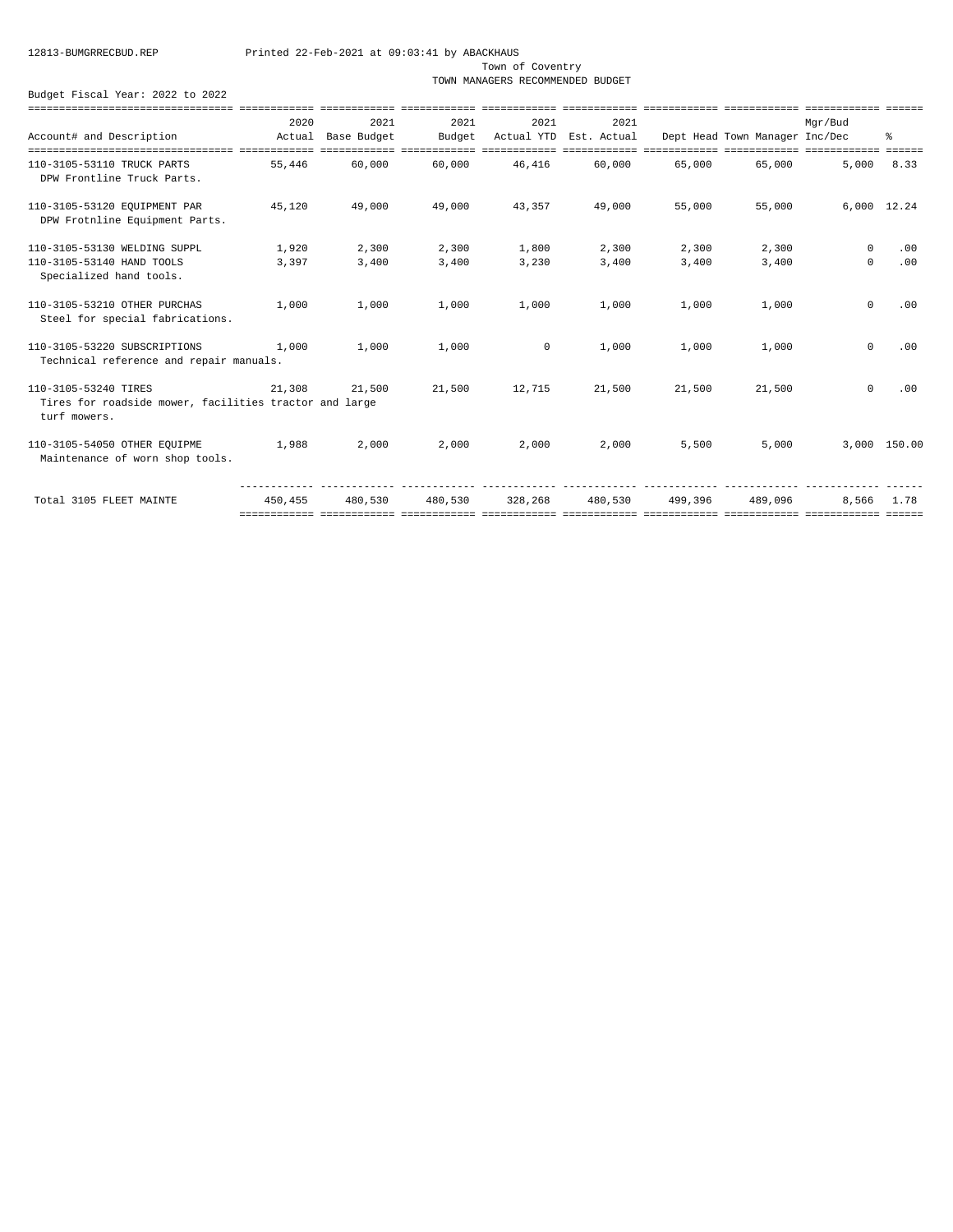## 3107 ASSOCIATION MATCHING FUNDS

## PROGRAM DESCRIPTION

 This activity supplies funding to six of the formal associations for the maintenance and improvement of their almost 9 miles of private road around Wangumbaug Lake. Each Association controls the quantity and quality of maintenance work performed. Town forces are impacted when required to perform winter snow plowing and other emergent maintenance to reduce impact of Town liability plus protect life and property in residences issued Certificates of Occupancy by the town.

## PROGRAM COMMENTARY

 The town gives priority to sweeping and cleaning catch basins around the lake to protect water quality. The Council is working with interested Associations to develop a road by road approach to turn over ownership of certain roads to the Town.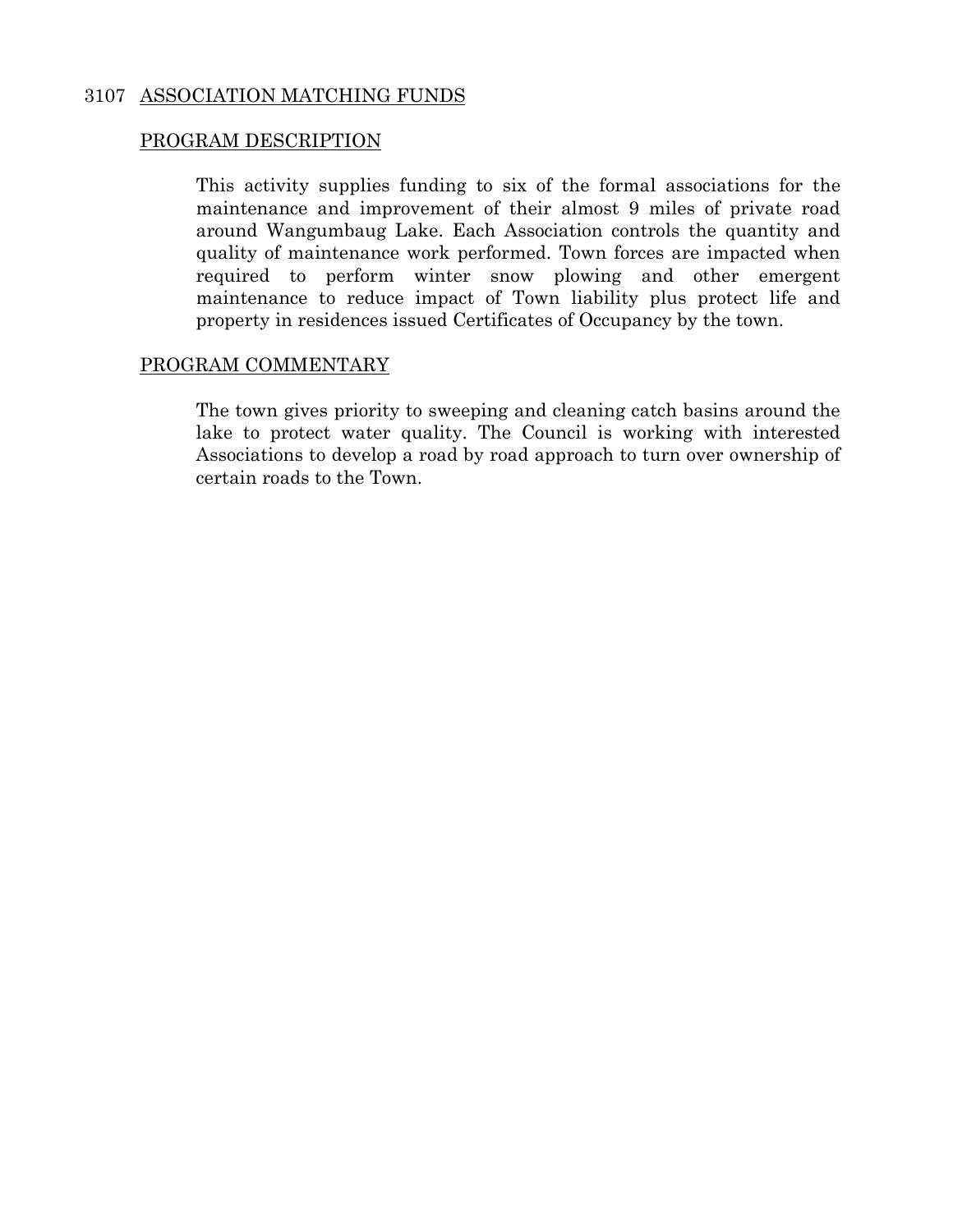Town of Coventry

TOWN MANAGERS RECOMMENDED BUDGET

| Budget Fiscal Year: 2022 to 2022 |  |  |
|----------------------------------|--|--|
|                                  |  |  |

|                            | 2020   | 2021        | 2021   | 2021  | 2021                   |       |                                | Mqr/Bud  |     |
|----------------------------|--------|-------------|--------|-------|------------------------|-------|--------------------------------|----------|-----|
| Account# and Description   | Actual | Base Budget | Budget |       | Actual YTD Est. Actual |       | Dept Head Town Manager Inc/Dec |          | 옹   |
|                            |        |             |        |       |                        |       |                                |          |     |
| 3107 MATCHING FUNDS        |        |             |        |       |                        |       |                                |          |     |
| 110-3107-53230 TRANSFERS   | 2,398  | 2,500       | 2,500  | 2,500 | 2,500                  | 2,500 | 2,500                          | $\Omega$ | .00 |
| Association Matching Funds |        |             |        |       |                        |       |                                |          |     |
|                            |        |             |        |       |                        |       |                                |          |     |
|                            |        |             |        |       |                        |       |                                |          |     |
| Total 3107 MATCHING FUN    | 2,398  | 2,500       | 2,500  | 2,500 | 2,500                  | 2,500 | 2,500                          | $\Omega$ | .00 |
|                            |        |             |        |       |                        |       |                                |          |     |
|                            |        |             |        |       |                        |       |                                |          |     |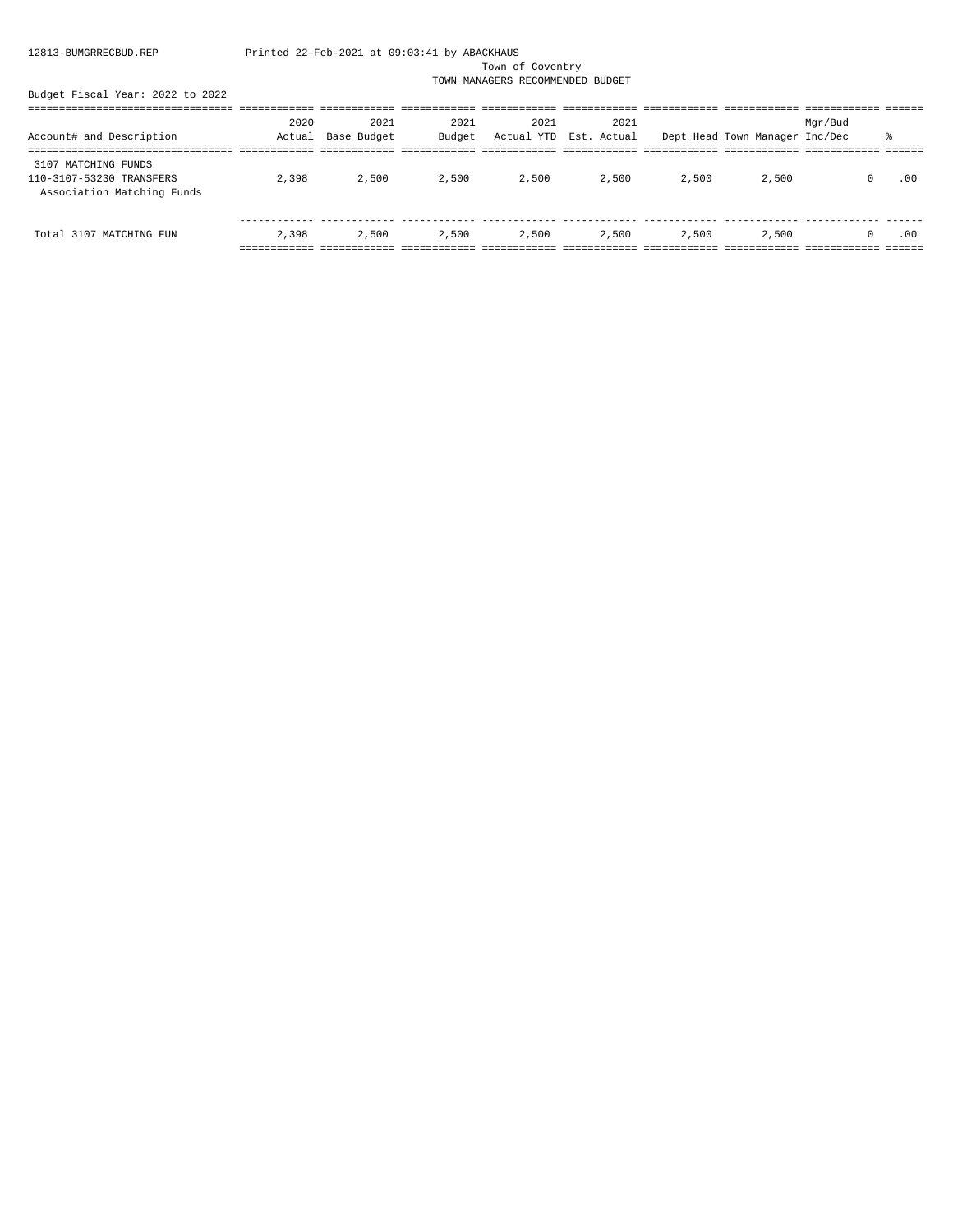## 3108 STREET LIGHTS

### PROGRAM DESCRIPTION

Street Lights provide for traffic and pedestrian safety and aid in deterring crime. Town standards call for lights only at dangerous intersections, dangerous curves and ends of cul-de-sacs. Eversource has completed upgrading street lights with LED lighting.

## PROGRAM ACTIVITY INDICATORS

|                  |  | FY17 FY18 FY19 FY20 FY21 |     |       |
|------------------|--|--------------------------|-----|-------|
| Number of Lights |  | 255 290 290              | 290 | - 290 |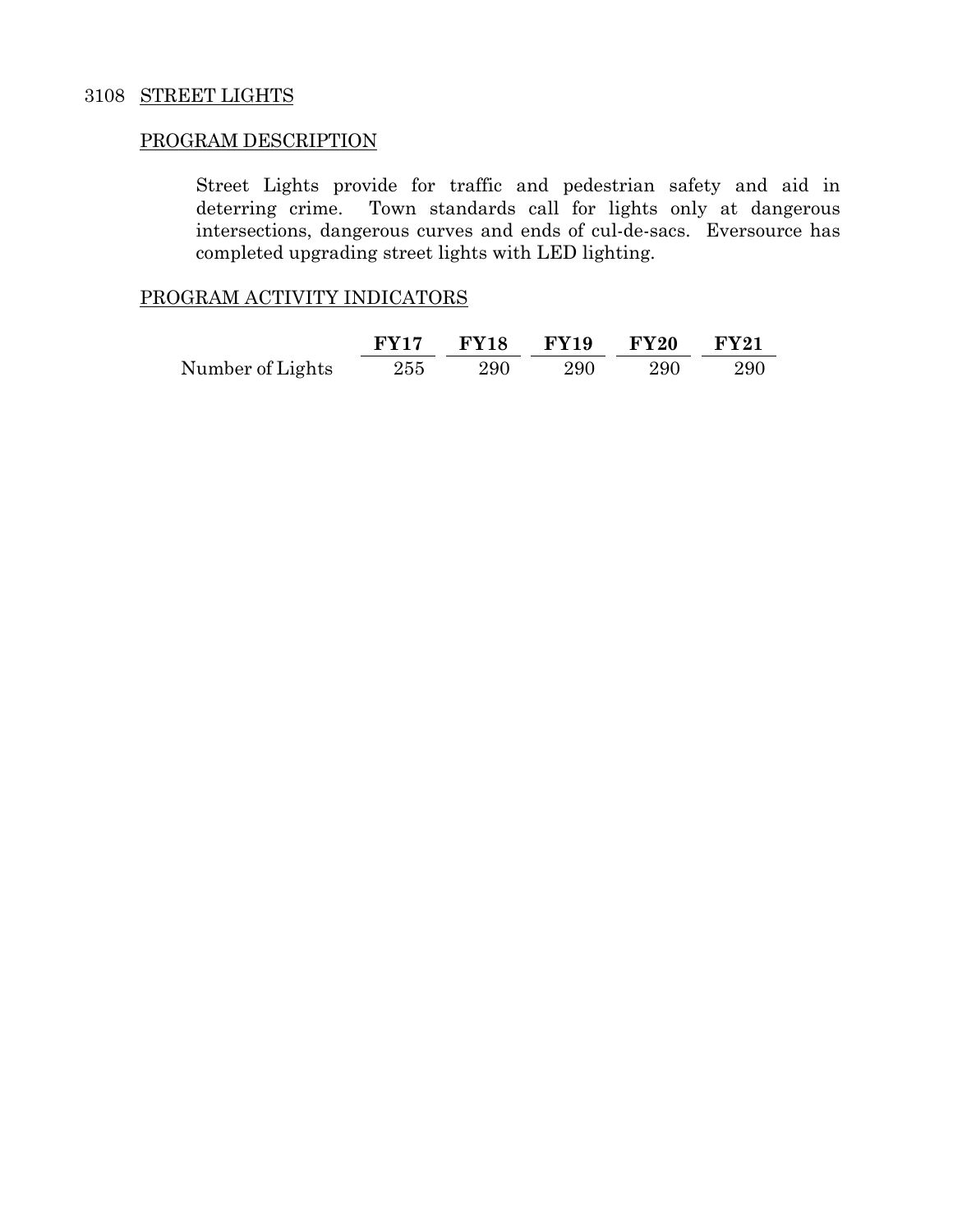Town of Coventry

TOWN MANAGERS RECOMMENDED BUDGET

|                                                                                                     | 2020   | 2021        | 2021   | 2021       | 2021        |        |                                | Mgr/Bud        |     |
|-----------------------------------------------------------------------------------------------------|--------|-------------|--------|------------|-------------|--------|--------------------------------|----------------|-----|
| Account# and Description                                                                            | Actual | Base Budget | Budget | Actual YTD | Est. Actual |        | Dept Head Town Manager Inc/Dec |                | ి   |
|                                                                                                     |        |             |        |            |             |        |                                |                |     |
| 3108 STREET LIGHTS<br>110-3108-52140 EQUIPMENT REP<br>2 replacement light poles, banners            | 3,510  | 5,000       | 5,000  | 3,969      | 5,000       | 5,000  | 5,000                          | $\mathbf 0$    | .00 |
| 110-3108-55020 ELECTRIC<br>Streetlighting, Conversion to LED (savings) plus Main<br>streeet lights. | 43,412 | 42,000      | 42,000 | 40,000     | 42,000      | 42,000 | 42,000                         | $\Omega$       | .00 |
| Total 3108 STREET LIGHT                                                                             | 46.922 | 47,000      | 47,000 | 43,969     | 47,000      | 47,000 | 47,000                         | $\overline{0}$ | .00 |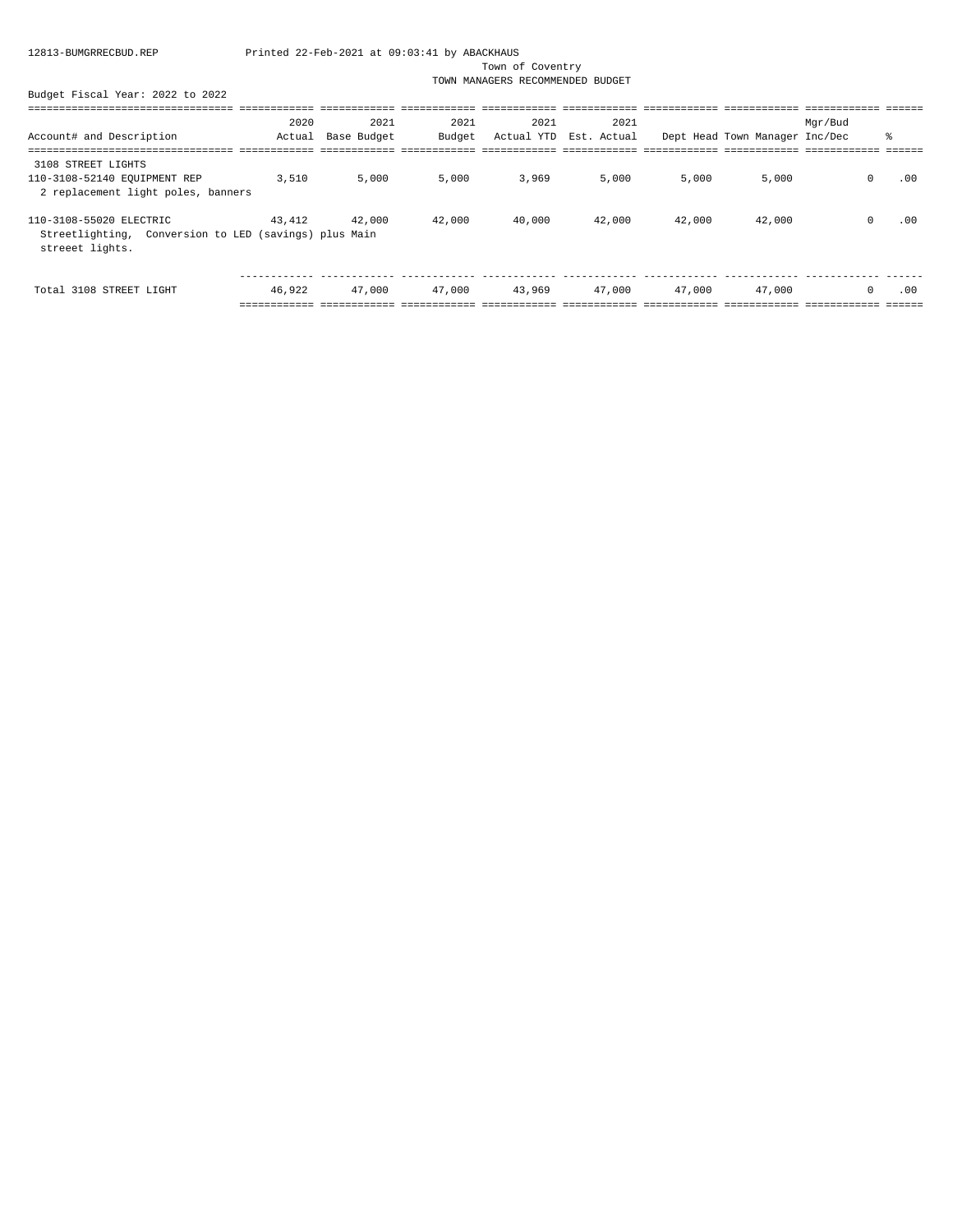## 3109 CEMETERY COMMISSION

## PROGRAM DESCRIPTION

This part of the budget is administered by the Cemetery Commission, which has the responsibility of operating and maintaining the Town's cemeteries. This commission is appointed by the Town Council. It is assisted in its duties by Public Works as needed.

## PROGRAM COMMENTARY

A plan is in place to install signage at all Town Cemeteries. Future work will include improvements and expansion to the New Cemetery on Main Street.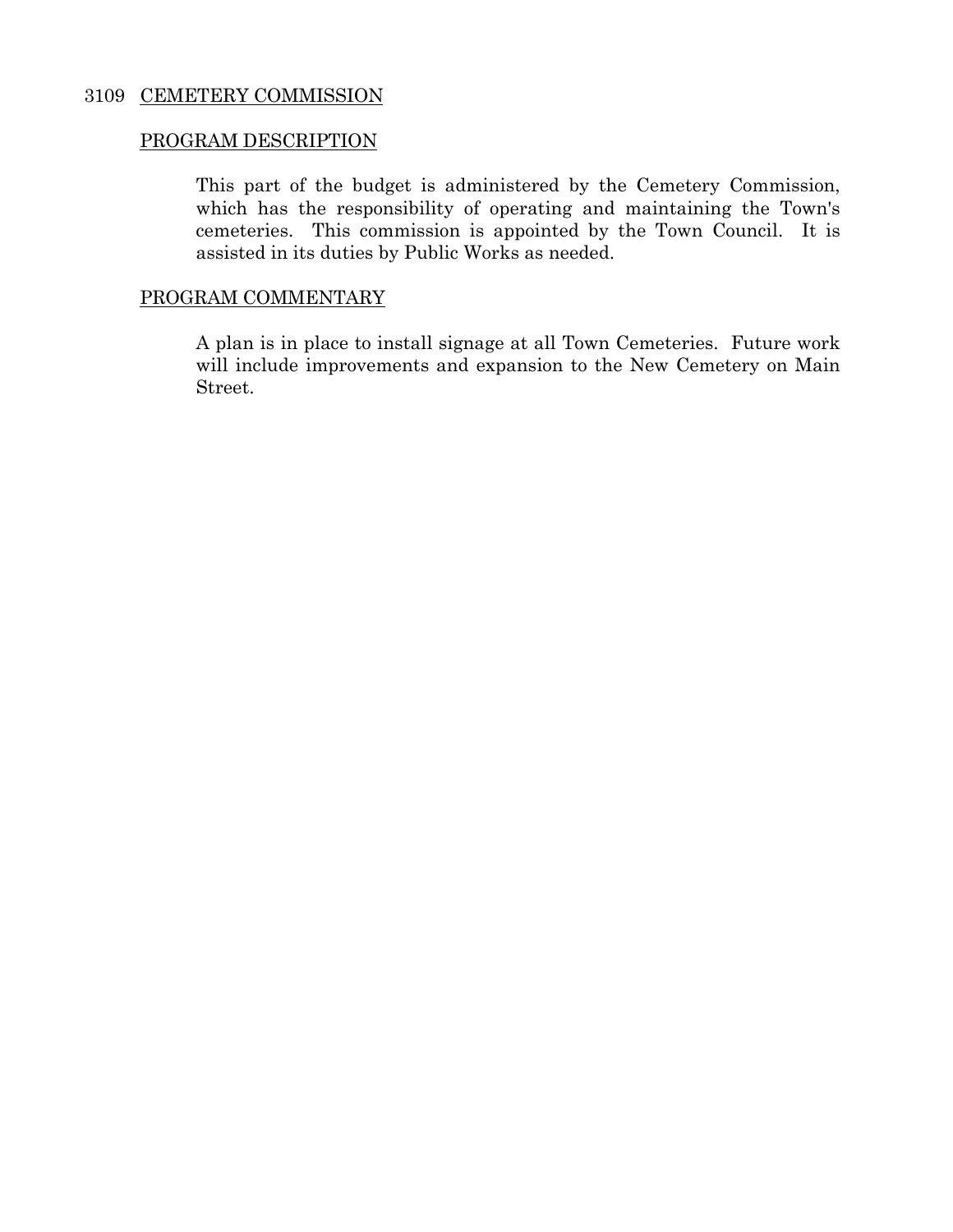Town of Coventry

TOWN MANAGERS RECOMMENDED BUDGET

| baade roman<br>$- - - -$<br>----                                                                                                                             |                |                    |        |                     |                        |        |                                |              |     |
|--------------------------------------------------------------------------------------------------------------------------------------------------------------|----------------|--------------------|--------|---------------------|------------------------|--------|--------------------------------|--------------|-----|
|                                                                                                                                                              | 2020           | 2021               | 2021   | 2021                | 2021                   |        |                                | Mgr/Bud      |     |
| Account# and Description                                                                                                                                     |                | Actual Base Budget | Budget |                     | Actual YTD Est. Actual |        | Dept Head Town Manager Inc/Dec |              | ి   |
| 3109 CEMETERY COMM.<br>110-3109-51020 PART TIME<br>Stipend sexton position $$4,300$ plus $$21.28/hr$ (2.25%)<br>increase from PY)<br>7.5 hr./week for Sexton | 10,809         | 12,500             | 12,500 | 9,835               | 12,500                 | 15,000 | 15,000                         | 2,500 20.00  |     |
| 110-3109-51040 TEMPORARY<br>Summer help hours allocated to Cemetery.                                                                                         | 6,656          | 7,500              | 7,500  | 0                   | 7,500                  | 7,500  | 7,500                          | $\mathbf 0$  | .00 |
| 110-3109-52130 SERVICE CONTR<br>Tree removal at Town Cemetery.<br>Increase requested for fertilization<br>and grub/mole treatment.                           | 1,000          | 2,500              | 2,500  | 1,292               | 2,500                  | 3,500  | 3,500                          | 1,000 40.00  |     |
| 110-3109-52140 EQUIPMENT REP<br>Maintenance of Cemetery equipment.                                                                                           | 175            | 180                | 180    | $\mathbf 0$         | 180                    | 180    | 180                            | $\mathbf 0$  | .00 |
| 110-3109-52160 BUILDING REPA<br>Cemetery repairs/maintenance.                                                                                                | $\mathsf 0$    | 200                | 200    | $\mathsf 0$         | 200                    | 200    | 200                            | $\mathsf{O}$ | .00 |
| 110-3109-52180 PRINTING<br>Cemetery Flyers.                                                                                                                  | 246            | 350                | 350    | 50                  | 350                    | 350    | 350                            | $\mathbf{0}$ | .00 |
| 110-3109-53090 CLOTHING SAFE<br>OSHA Mandated safety equipment.                                                                                              | 66             | 200                | 200    | 75                  | 200                    | 200    | 200                            | $\mathbf 0$  | .00 |
| 110-3109-53120 EQUIPMENT PAR<br>Parts for Cemetery vehicles<br>and equipment.                                                                                | 400            | 400                | 400    | $\mathsf 0$         | 400                    | 400    | 400                            | $\mathsf 0$  | .00 |
| 110-3109-53140 HAND TOOLS<br>Shovels, rakes misc tools.                                                                                                      | $\mathsf 0$    | 100                | 100    | $\mathsf 0$         | 100                    | 100    | 100                            | $\mathsf{O}$ | .00 |
| 110-3109-53150 BUILDING SUPP<br>Building repair/maintenance<br>New Cemetery maintenance<br>building.                                                         | $\overline{4}$ | 100                | 100    | $\mathsf 0$         | 100                    | 100    | 100                            | $\mathbf 0$  | .00 |
| 110-3109-53160 CEMENT SAND S<br>Loam and sand/gravel for burials.                                                                                            | $\mathbb O$    | 200                | 200    | $\mathsf 0$         | 200                    | 200    | 200                            | $\mathsf{O}$ | .00 |
| 110-3109-53170 GROUND SUPPLI<br>Grass seed and other materials for<br>Cemetery projects.                                                                     | 350            | 700                | 700    | $\mathsf{O}\xspace$ | 700                    | 700    | 700                            | $\mathsf 0$  | .00 |
| 110-3109-53210 OTHER PURCHAS<br>Cemetery flowers and paintings.                                                                                              | 422            | 500                | 500    | 413                 | 500                    | 500    | 500                            | $\mathsf 0$  | .00 |
| 110-3109-54010 IMPROVEMENTS<br>Signage and other improvements                                                                                                | 3,425          | 800                | 800    | 41                  | 800                    | 800    | 800                            | $\mathbf{0}$ | .00 |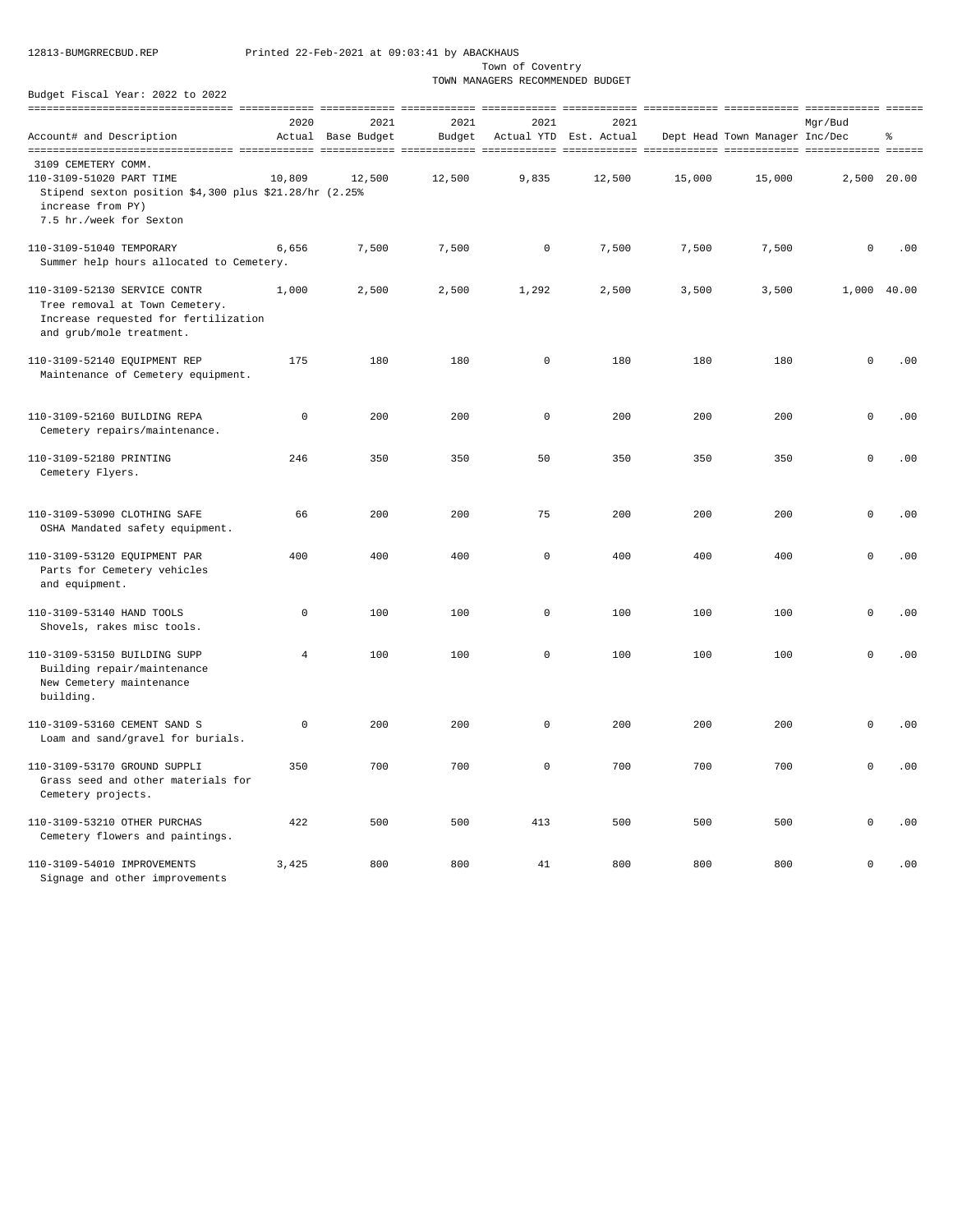Town of Coventry

TOWN MANAGERS RECOMMENDED BUDGET

|                                      | 2020       | 2021        | 2021   | 2021    | 2021                   |        |                                | Mgr/Bud    |              |
|--------------------------------------|------------|-------------|--------|---------|------------------------|--------|--------------------------------|------------|--------------|
| Account# and Description             | Actual     | Base Budget | Budget |         | Actual YTD Est. Actual |        | Dept Head Town Manager Inc/Dec |            | ిం           |
|                                      |            |             |        |         |                        |        |                                |            |              |
| to the Cemeteries.                   |            |             |        |         |                        |        |                                |            |              |
| 110-3109-55010 TELEPHONE             | 312        | 312         | 312    | 312     | 312                    | 312    | 312                            | $^{\circ}$ | .00          |
| Cell Phone for Sexton.               |            |             |        |         |                        |        |                                |            |              |
| 110-3109-58420 MAJOR MAINTEN         | $^{\circ}$ | 1,000       | 1,000  | $\circ$ | 1,000                  | 5,600  | 4,500                          |            | 3,500 350.00 |
| Remove Headstone Repairs \$1k.       |            |             |        |         |                        |        |                                |            |              |
| Survey of Grant Hill Cemetery \$4.6k |            |             |        |         |                        |        |                                |            |              |
|                                      |            |             |        |         |                        |        |                                |            |              |
| Total 3109 CEMETERY COM              | 23,865     | 27,542      | 27,542 | 12,018  | 27,542                 | 35,642 | 34,542                         | 7,000      | 25.42        |
|                                      |            |             |        |         |                        |        |                                |            |              |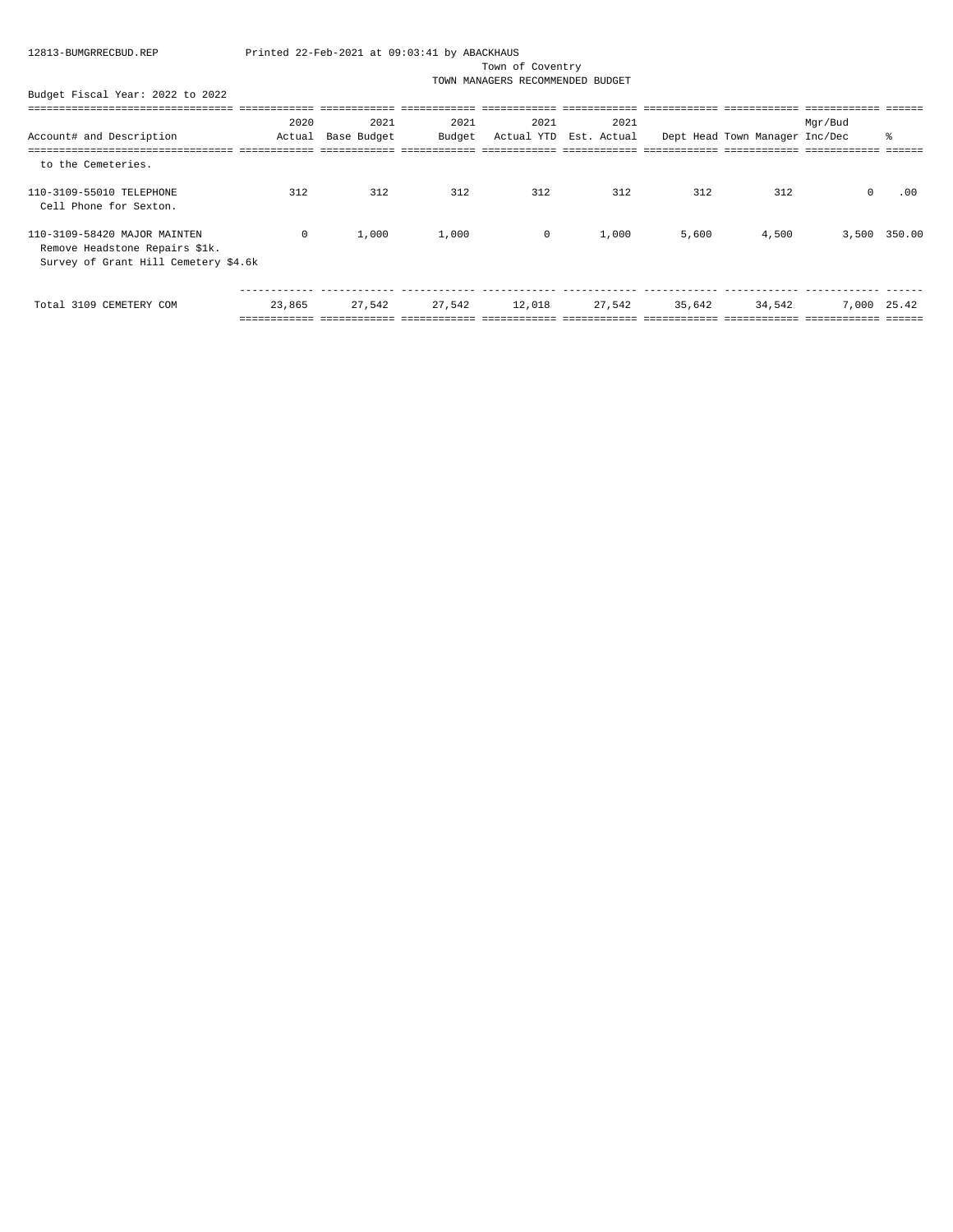## 3110 TREE WARDEN

### PROGRAM DESCRIPTION

Section 23-58 of the Connecticut General Statutes requires all towns in Connecticut to appoint a Tree Warden. The Warden is to ensure that all municipally owned trees are maintained, cared for, and protected. The Tree warden controls all activities related to the removal or trimming of trees within the limits of the Town's right of way on public roads and other town owned properties. Activities that affect or potentially affect trees within these areas are referred to the Warden for concurrence or direction of alternative action. An important part of the program is the replacement of trees deemed in need of removal with new stock in locations as near as possible to the trees that have been removed. The tree replacement program is funded through DEEP Grants.

## PROGRAM COMMENTARY

The Public Works Director (Tree Warden) and Superintendent (Deputy Tree Warden), are state certified Tree Wardens. Demand far out strips funds available for tree work to remove and trim town trees. Each year additional funds are allocated but with tree blight and boring insects on the rise it is an ongoing program. Ash Trees and Oak Trees have been decimated by blight and insect infestation.

### PROGRAM ACTIVITIES

The Tree Warden and Deputy Tree Warden are working on a Town Tree inventory that will help with budgeting for tree removal on Town properties and Rights of Way.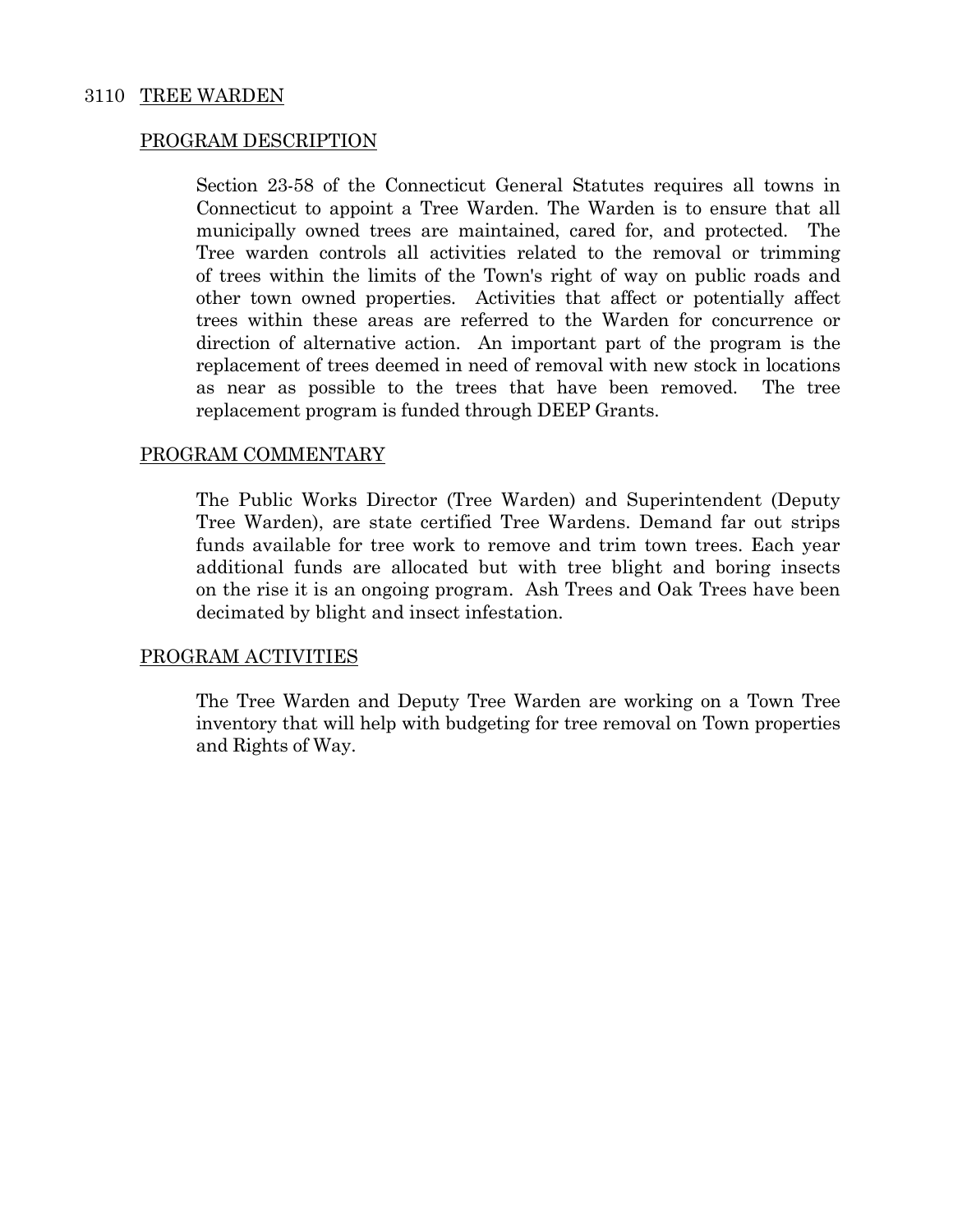Town of Coventry

TOWN MANAGERS RECOMMENDED BUDGET

#### Budget Fiscal Year: 2022 to 2022

|                                                                                                                                                 |            |             |        |            | ------------- |        |                                |              |     |
|-------------------------------------------------------------------------------------------------------------------------------------------------|------------|-------------|--------|------------|---------------|--------|--------------------------------|--------------|-----|
|                                                                                                                                                 | 2020       | 2021        | 2021   | 2021       | 2021          |        |                                | Mgr/Bud      |     |
| Account# and Description                                                                                                                        | Actual     | Base Budget | Budget | Actual YTD | Est. Actual   |        | Dept Head Town Manager Inc/Dec |              | ⊱   |
| ---------------------------------                                                                                                               |            |             |        |            |               |        |                                |              |     |
| 3110 TREE WARDEN                                                                                                                                |            |             |        |            |               |        |                                |              |     |
| 110-3110-51090 OTHER<br>Tree warden stipend \$4,000                                                                                             | 2,000      | 4,000       | 4,000  | 2,693      | 4,000         | 4,000  | 4,000                          | $\circ$      | .00 |
| 110-3110-52080 PROFESSIONAL<br>Tree warden certification for DPW Director and<br>Superintendent.                                                | $^{\circ}$ | 250         | 250    | 0          | 250           | 250    | 250                            | $\mathsf{O}$ | .00 |
| 110-3110-52100 TRAINING<br>Continued education for Tree Warden and Deputy Tree<br>Warden.                                                       | $\Omega$   | 500         | 500    | $^{\circ}$ | 500           | 500    | 500                            | $\mathbf 0$  | .00 |
| 110-3110-52130 SERVICE CONTR<br>Hazardous tree trimming and tree removal.<br>Increase is to fund removal of dead or dying Ash and Oak<br>trees. | 162,130    | 70,000      | 70,000 | 69,956     | 70,000        | 95,000 | 77,500                         | 7,500 10.71  |     |
|                                                                                                                                                 |            |             |        |            |               |        |                                |              |     |

 Total 3110 TREE WARDEN 164,130 74,750 74,750 72,649 74,750 99,750 82,250 7,500 10.03 ============ ============ ============ ============ ============ ============ ============ ============ ======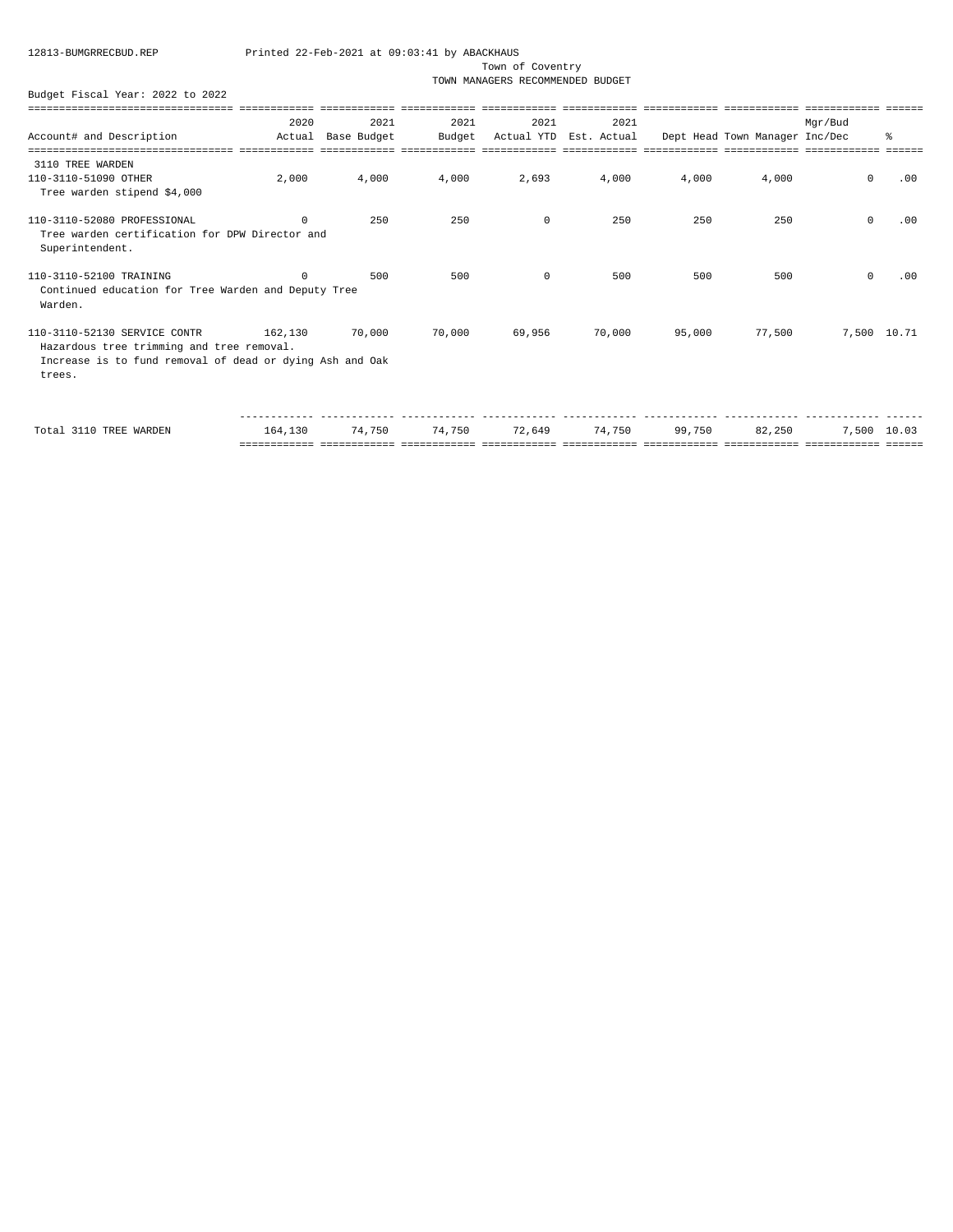## 3111 FACILITIES OTHER

## PROGRAM DESCRIPTION

Maintenance costs for Vistors Center, Millbrook Place, Babcock Road house and other miscellaneous properties.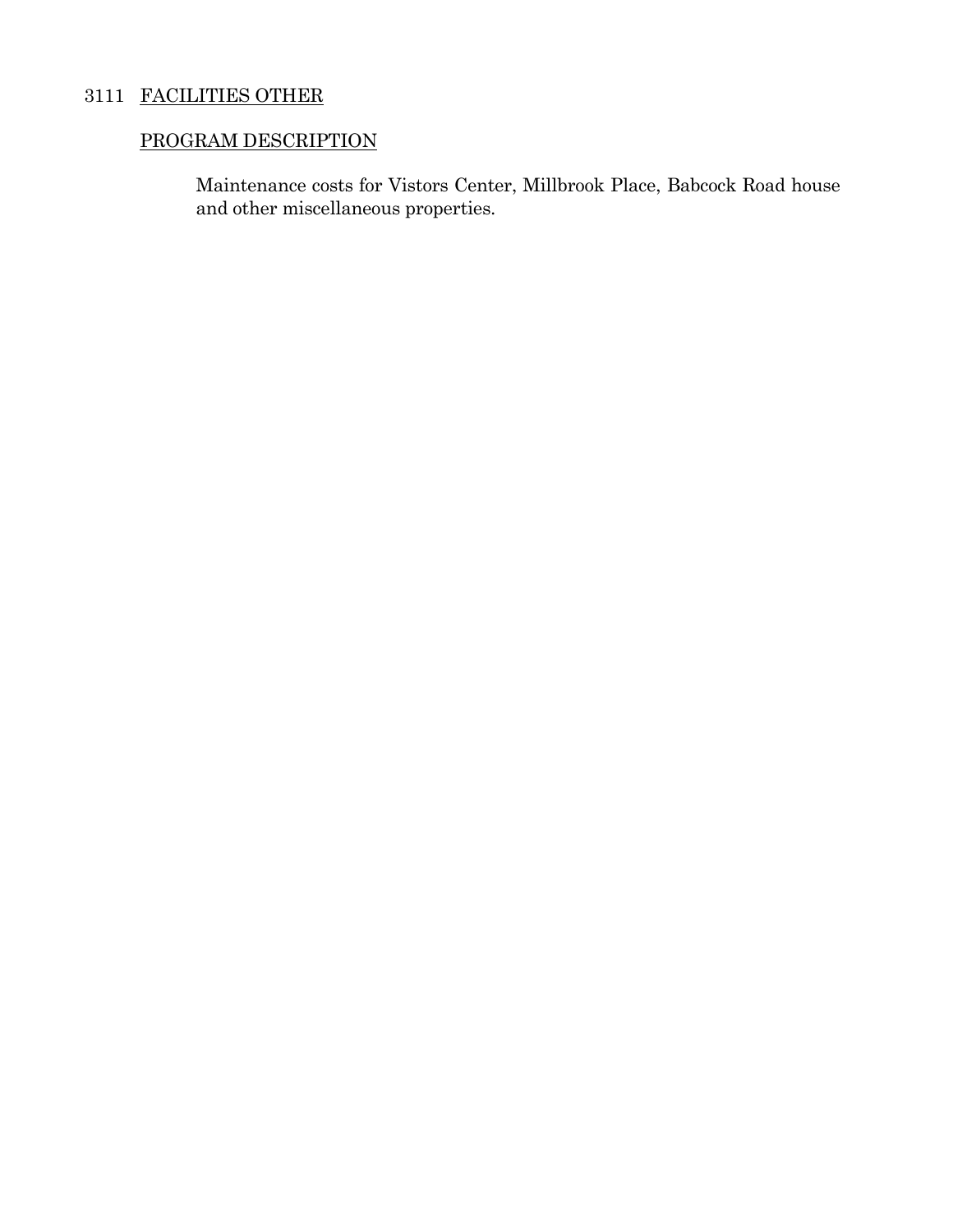Town of Coventry

TOWN MANAGERS RECOMMENDED BUDGET

|                                                         | 2020        | 2021        | 2021   | 2021       | 2021        |       |                                | Mgr/Bud     |                   |
|---------------------------------------------------------|-------------|-------------|--------|------------|-------------|-------|--------------------------------|-------------|-------------------|
| Account# and Description                                | Actual      | Base Budget | Budget | Actual YTD | Est. Actual |       | Dept Head Town Manager Inc/Dec |             | ႜೢ                |
|                                                         |             |             |        |            |             |       |                                |             |                   |
| 3111 FACILITIES - OTHER                                 |             |             |        |            |             |       |                                |             |                   |
| 110-3111-52160 BUILDING REPA                            | 2,995       | 2,500       | 2,500  | $\sim$ 0   | 2,500       | 2,500 | 2,500                          | $\mathbf 0$ | .00               |
| Increased based on estimated annual maintenance costs - |             |             |        |            |             |       |                                |             |                   |
| Millbrook, Visitors Center                              |             |             |        |            |             |       |                                |             |                   |
| 110-3111-55010 TELEPHONE                                | $\mathbf 0$ | 600         | 600    | $\circ$    | 600         | 600   | 600                            | $\mathbf 0$ | .00               |
| Visitors Center and Millbrook                           |             |             |        |            |             |       |                                |             |                   |
| 110-3111-55020 ELECTRIC                                 | 908         | 4,500       | 4,500  | 1,500      | 4,500       | 4,500 | 4,000                          |             | $(500)$ $(11.11)$ |
| Visitors center, Babcock Hill, Millbrook Place          |             |             |        |            |             |       |                                |             |                   |
| 110-3111-55030 HEATING FUEL                             | 719         | 600         | 600    | 500        | 600         | 600   | 600                            | $\circ$     | .00               |
| Babcock Hill                                            |             |             |        |            |             |       |                                |             |                   |
| 110-3111-55040 WATER                                    | 537         | 600         | 600    | 400        | 600         | 720   | 720                            |             | 120 20.00         |
| 20% increase from CT water                              |             |             |        |            |             |       |                                |             |                   |
| 110-3111-55050 SEWER                                    | 750         | 750         | 750    | 375        | 750         | 750   | 750                            | $\circ$     | .00               |
|                                                         |             |             |        |            |             |       |                                |             |                   |
| Total 3111 FACILITIES -                                 | 5,909       | 9,550       | 9,550  | 2.775      | 9,550       | 9,670 | 9,170                          | (380)       | (3.98)            |
|                                                         |             |             |        |            |             |       |                                |             |                   |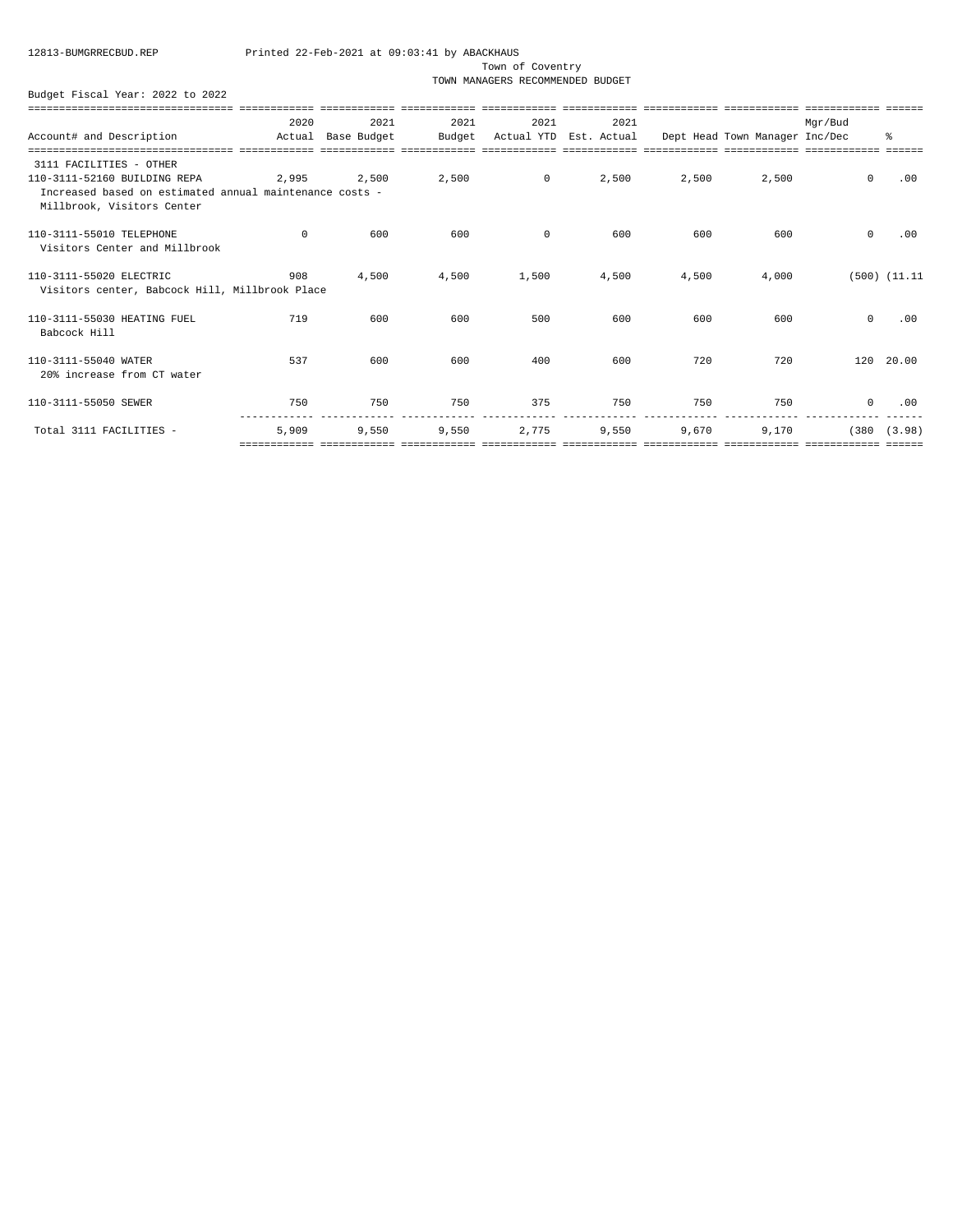## 3201 ENGINEERING

## PROGRAM DESCRIPTION

 The Engineering Division provides engineering expertise to the Town agencies, staff, boards and commissions. Engineering develops designs, plans and specifications for the construction of municipal public works improvements as well as for State and Federal grant funded projects. The Division serves as the liaison with selected consultant firms for larger infrastructure projects beyond the scope of the one-man division. Construction oversight is provided for all Town sponsored civil engineering projects as well as inspections for private developments that will be releasing supporting infrastructure to the Town upon completion. Update pertinent mapping for State and Town purposes. Administers all road cut and driveway permits on Town roads.

## PROGRAM COMMENTARY

 As currently programmed, the Engineering Division of one (Town Engineer) has several separate duties and responsibilities. The Town Engineer's first duty is outlined as stated above. Much of the focus has been dedicated to the engineering and liaison for the Town Capital Improvement Projects. The Town Engineer's second duty is to serve as Coventry Inland Wetlands Agent and Agency staff liaison. These duties are tracked by the Land Use Division. The Town Engineer's third duty is to continue to develop and update the Town's parcel map that serves as the base to Coventry's Geographic Information Systems (GIS). The previous responsibility as the GIS Librarian has been delegated to the Zoning Enforcement Officer.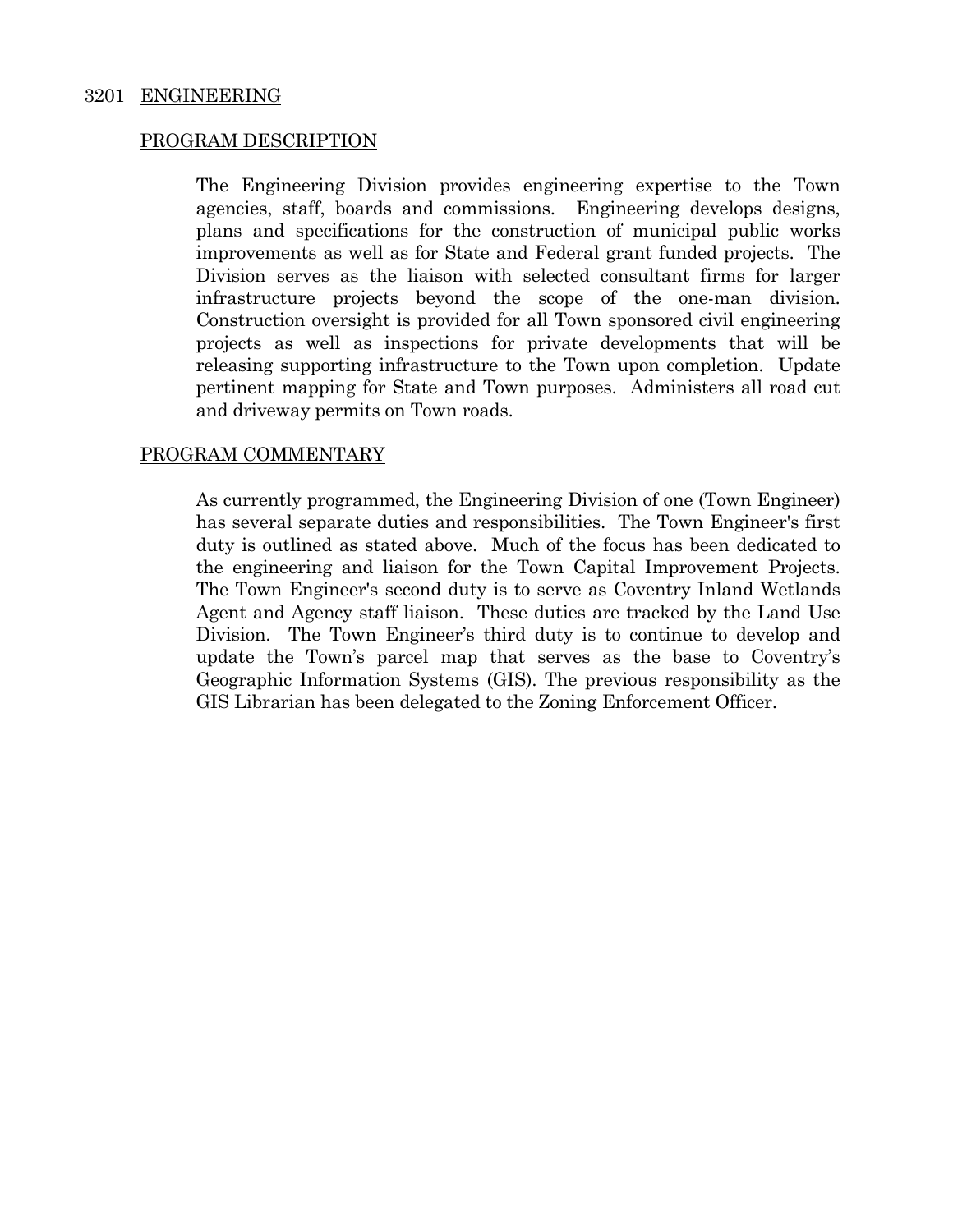Town of Coventry

TOWN MANAGERS RECOMMENDED BUDGET

|                                                              | 2020         | 2021               | 2021    | 2021        | 2021                   |        |                                | Mar/Bud     |                   |
|--------------------------------------------------------------|--------------|--------------------|---------|-------------|------------------------|--------|--------------------------------|-------------|-------------------|
| Account# and Description                                     |              | Actual Base Budget | Budget  |             | Actual YTD Est. Actual |        | Dept Head Town Manager Inc/Dec |             | 응.                |
| 3201 ENGINEERING                                             |              |                    |         |             |                        |        |                                |             |                   |
| 110-3201-51010 REGULAR FULL                                  | 63,370       | 63,200             | 63,200  | 38,334      | 63,200                 | 66,500 | 66,500                         | 3,300       | 5.22              |
| Town Engineer 64%                                            |              |                    |         |             |                        |        |                                |             |                   |
| Assumes 2.25% increase.                                      |              |                    |         |             |                        |        |                                |             |                   |
| 110-3201-51040 TEMPORARY                                     | 5,481        | 5,000              | 5,000   | 3,226       | 5,000                  | 5,000  | 5,000                          | $\mathbf 0$ | .00               |
| \$5k for one intern                                          |              |                    |         |             |                        |        |                                |             |                   |
| 110-3201-51100 LONGEVITY                                     | 1,200        | 1,300              | 1,300   | 1,300       | 1,300                  | 1,400  | 1,400                          | 100         | 7.69              |
| 110-3201-52010 ARCHITECTS AN                                 | 24,867       | 15,000             | 15,000  | 12,427      | 15,000                 | 15,000 | 15,000                         | $\mathbf 0$ | .00               |
| Surveying and construction inspection.                       |              |                    |         |             |                        |        |                                |             |                   |
| 110-3201-52040 LICENSES/SUPP                                 | 1,054        | 1,100              | 1,100   | 1,173       | 1,100                  | 1,200  | 1,200                          | 100         | 9.09              |
| Autocad maint plan.                                          |              |                    |         |             |                        |        |                                |             |                   |
| 110-3201-52080 PROFESSIONAL                                  | 285          | 300                | 300     | $\mathbf 0$ | 300                    | 300    | 300                            | $\Omega$    | .00               |
| P.E. License Fee                                             |              |                    |         |             |                        |        |                                |             |                   |
| 110-3201-52090 TRAVEL MEETIN                                 | $\mathbf 0$  | 50                 | 50      | $\Omega$    | 50                     | 50     | 50                             | $\Omega$    | .00               |
| Continued Education.                                         |              |                    |         |             |                        |        |                                |             |                   |
| 110-3201-52100 TRAINING                                      | 135          | 500                | 500     | $\Omega$    | 500                    | 500    | 500                            | $\mathbf 0$ | .00               |
| Continued Education.                                         |              |                    |         |             |                        |        |                                |             |                   |
| 110-3201-53010 OFFICE SUPPLI                                 | 1,319        | 1,155              | 1,155   | 200         | 1,155                  | 1,155  | 1,000                          |             | $(155)$ $(13.42)$ |
| Surveyor supplies, copy plotter paper, misc office<br>needs. |              |                    |         |             |                        |        |                                |             |                   |
| 110-3201-54020 OFFICE FURNIT                                 | $\mathbf{0}$ | $^{\circ}$         | $\circ$ | $^{\circ}$  | $^{\circ}$             | 3,000  | $^{\circ}$                     | $\circ$     | .00               |
| 110-3201-55010 TELEPHONE                                     | 312          | 315                | 315     | 312         | 315                    | 315    | 315                            | $\Omega$    | .00               |
| Cell phone.                                                  |              |                    |         |             |                        |        |                                |             |                   |
| Total 3201 ENGINEERING                                       | 98,023       | 87,920             | 87,920  | 56,972      | 87,920                 | 94,420 | 91,265                         | 3,345       | 3.80              |
|                                                              |              |                    |         |             |                        |        |                                |             |                   |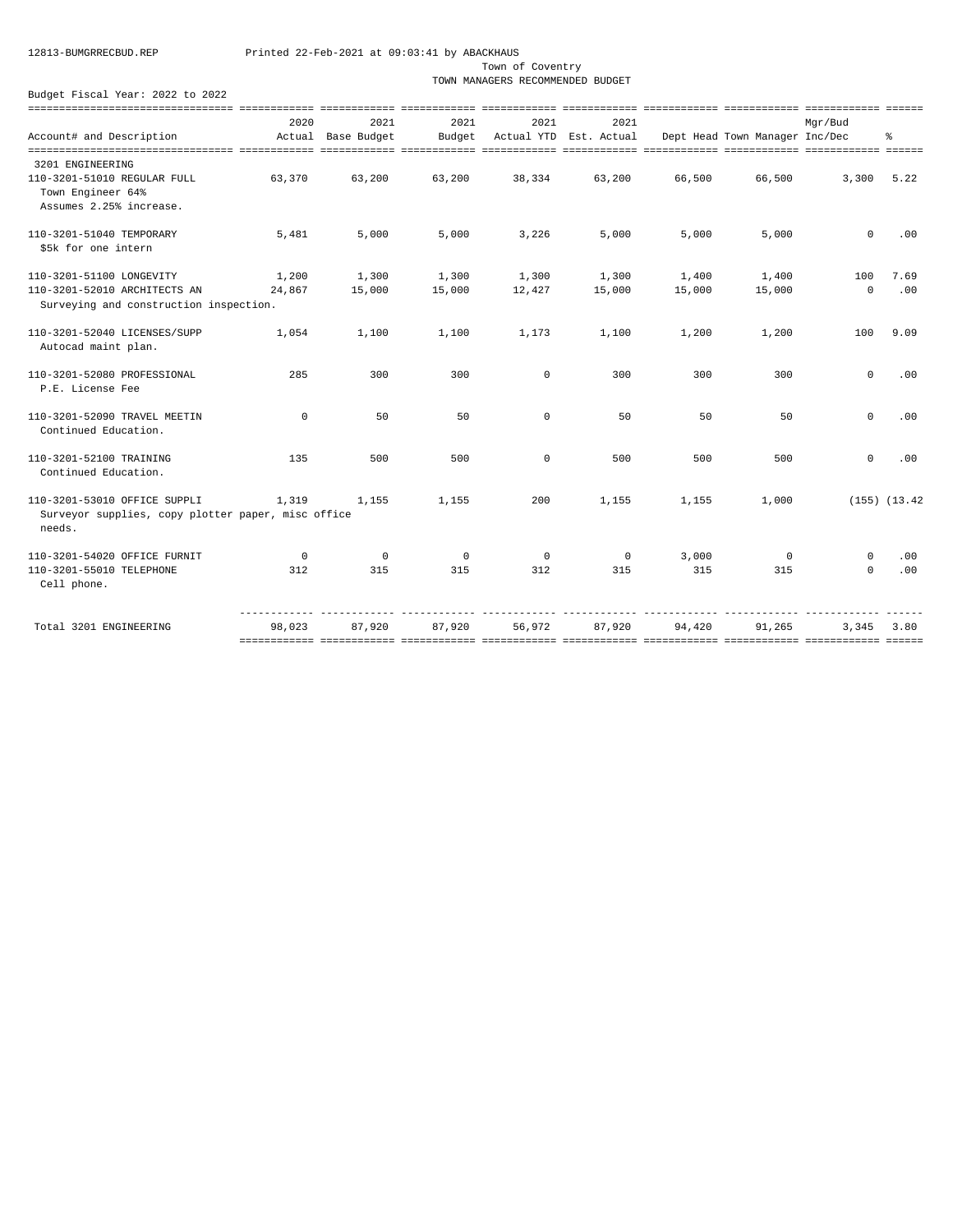## 3301 BUILDING INSPECTION

## PROGRAM DESCRIPTION

The Building Official is charged with the responsibility of enforcing all provisions of the Connecticut State Building Code as required by state statute section 29.2521d. In doing so, the Building Official assures that all building construction and its mechanicals (plumbing, heating, and electrical) constructed within the Town of Coventry comply with local and State regulations. The department assists contractors and property owners with permit application processing, plan review and field inspections. Certificate of Completions and Occupancy are issued once compliance with codes are confirmed.

## PROGRAM COMMENTARY

With the increased volume of work in the office this past year, it still remains that the scanner in our office is one of the most valuable tools utilized in promoting efficiency. It is used daily to expedite our review process as much as possible in order to reach off site departments for doing their reviews. It also helps us in keeping paper volume down in our files which are almost completely at maximum capacity. We are able to get essential information out to contractors, lawyers, and homeowners to assist in their projects that in turn keep our office busy with permitting work. It is still a future goal to use the scanner to cut down on file paperwork completely by fully scanning property files, but the scope and magnitude of that task is one that may need additional support due to the magnitude of the project.

| Permit Type:        | <b>FY15</b>   | <b>FY16</b>   | <b>FY17</b>   | <b>FY18</b>   | <b>FY19</b>   | <b>FY20</b>   |
|---------------------|---------------|---------------|---------------|---------------|---------------|---------------|
| Residential         | 30            | 23            | 19            | 30            | 18            | 22            |
| Foundation Only     | 30            | 26            | 23            | 31            | 26            | 41            |
| Additions           | 13            | 21            | 17            | 16            | 17            | 28            |
| Garages             | 19            | 14            | 8             | 18            | 13            | 8             |
| Decks/porches       | 32            | 43            | 45            | 63            | 72            | 57            |
| Shed/barns          | 10            | 21            | 8             | 20            | 23            | 13            |
| Electrical          | 168           | 222           | 179           | 181           | 180           | 208           |
| Heating             | 167           | 171           | 184           | 216           | 194           | 194           |
| Plumbing            | 54            | 70            | 35            | 32            | 38            | 48            |
| Woodstoves          | 59            | 42            | 30            | 28            | 42            | 29            |
| Demolition          | 7             | 10            |               |               | 11            | 14            |
| Pools               | 15            | 8             | 13            | 15            | 13            | 13            |
| Other               | 204           | 253           | 222           | 261           | 227           | 248           |
| Commercial & Public | 13            | 12            | 19            | 20            | 25            | 9             |
| Total Value         | \$12,673,888  | \$12,843,239  | \$12,139,797  | \$14,710,298  | \$13,016,222  | \$17,498,397  |
| Fees Collected      | \$<br>166,086 | \$<br>183,178 | \$<br>166,718 | \$<br>205,361 | 165,321<br>\$ | 216,539<br>\$ |
| C/Os New Home       | 30            | 31            | 26            | 21            | 25            | 19            |
| $C/Os$ Misc         | 36            | 34            | 18            | 10            | 16            | 23            |
| Cert of Completion  | 629           | 670           | 641           | 678           | 772           | 677           |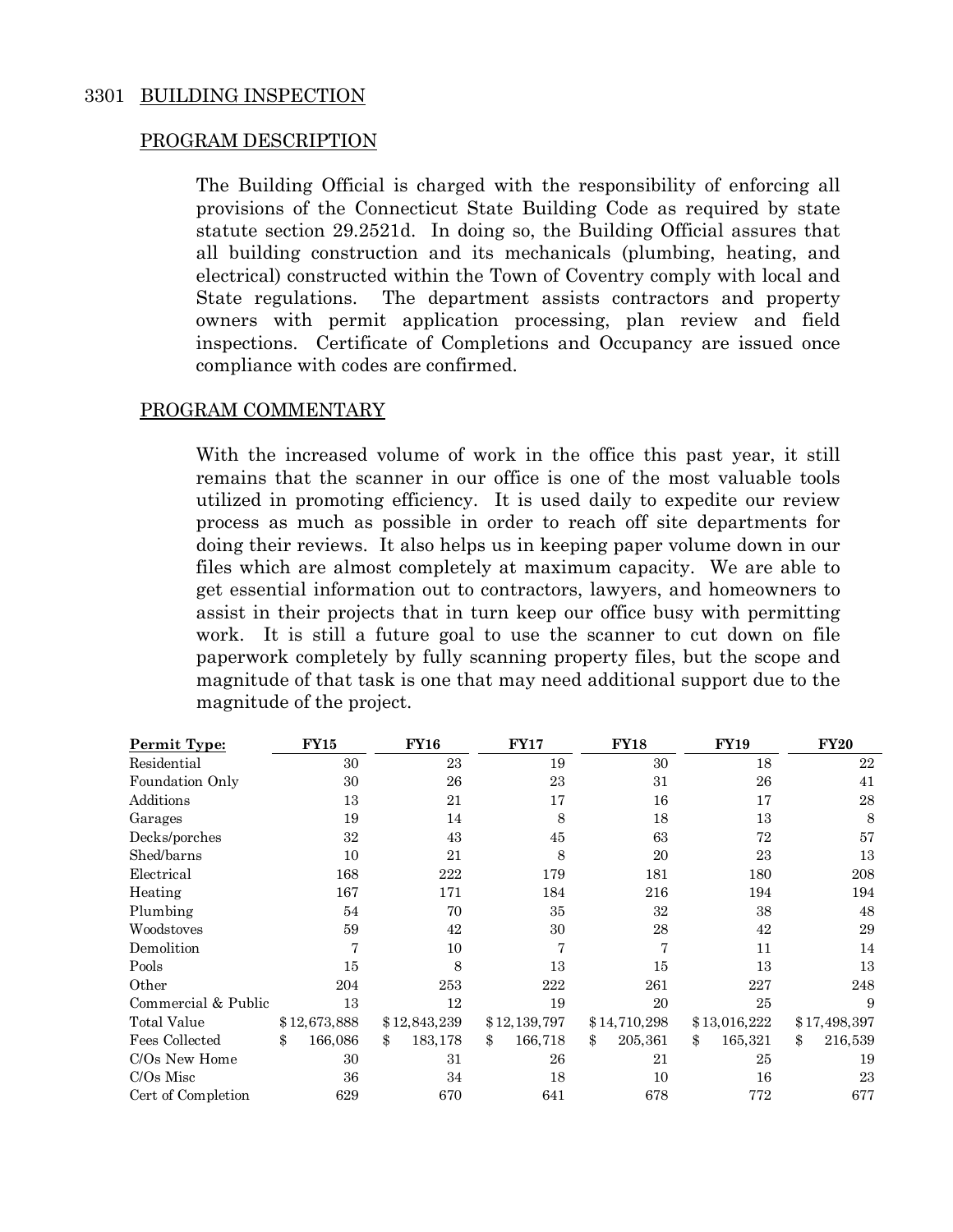Town of Coventry

TOWN MANAGERS RECOMMENDED BUDGET

|                                                          | 2020         | 2021        | 2021            | 2021                   | 2021                   |         |                                | Mar/Bud             |      |
|----------------------------------------------------------|--------------|-------------|-----------------|------------------------|------------------------|---------|--------------------------------|---------------------|------|
| Account# and Description                                 | Actual       | Base Budget | Budget          |                        | Actual YTD Est. Actual |         | Dept Head Town Manager Inc/Dec |                     | ፝ዼ   |
|                                                          |              |             |                 |                        |                        |         |                                |                     |      |
| 3301 BLDG. INSPECTION                                    |              |             |                 |                        |                        |         |                                |                     |      |
| 110-3301-51010 REGULAR FULL                              | 143,818      | 144,100     | 144,100         | 87,916                 | 144,100                | 151,000 | 151,000                        | 6,900               | 4.79 |
| Building Official & Technician                           |              |             |                 |                        |                        |         |                                |                     |      |
| Increases per CBA                                        |              |             |                 |                        |                        |         |                                |                     |      |
| 110-3301-51100 LONGEVITY                                 | 2,300        | 2,400       | 2,400           | 2,400                  | 2,400                  | 2,500   | 2,500                          | 100                 | 4.17 |
| 110-3301-52070 OTHER PROFESS                             | 5,175        | 5,190       | 5,190           | 5,190                  | 5,190                  | 3,000   | 3,000                          | $(2,190)$ $(42,20)$ |      |
| Remove Contracted Services for additional review support |              |             |                 |                        |                        |         |                                |                     |      |
| Increase for ViewPoint assistance for new cloud system   |              |             |                 |                        |                        |         |                                |                     |      |
| 110-3301-52080 PROFESSIONAL                              | 230          | 230         | 240             | 95                     | 230                    | 230     | 230                            | $\mathbf 0$         | .00  |
| Membership fees for Northeast Building Officials         |              |             |                 |                        |                        |         |                                |                     |      |
| 110-3301-52100 TRAINING                                  | $^{\circ}$   | 335         | 245             | $^{\circ}$             | 335                    | 335     | 335                            | $\circ$             | .00  |
| 110-3301-52180 PRINTING                                  | $\mathbf{0}$ | 500         | 500             | 252                    | 500                    | 500     | 500                            | $^{\circ}$          | .00  |
| 110-3301-53220 SUBSCRIPTIONS                             | $^{\circ}$   | 600         | 680             | $^{\circ}$             | 600                    | 600     | 600                            | 0                   | .00  |
| Code Books                                               |              |             |                 |                        |                        |         |                                |                     |      |
|                                                          |              |             |                 |                        |                        |         |                                |                     |      |
| Total 3301 BLDG. INSPEC                                  | 151,523      |             | 153,355 153,355 | 95,853 153,355 158,165 |                        |         | 158,165                        | 4,810               | 3.14 |
|                                                          |              |             |                 |                        |                        |         |                                |                     |      |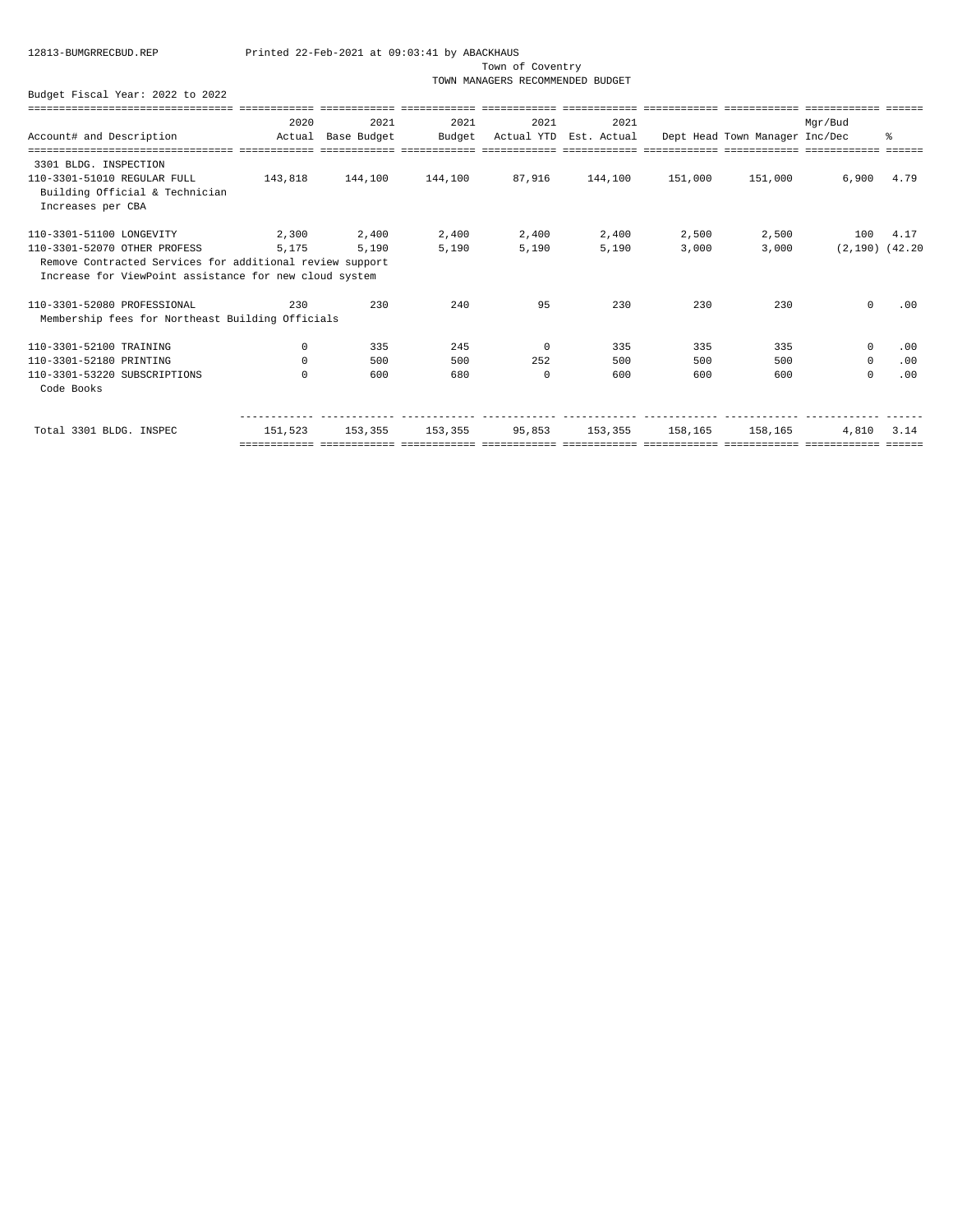## 3302 BUILDING CODE BOARD OF APPEALS

## PROGRAM DESCRIPTION

 Section 29-266 of the Connecticut General Statutes requires a municipal Board consisting of five members to be established to hear appeals of decisions of the Building Official. This Board is scheduled to meet once a year, and meets only as required thereafter.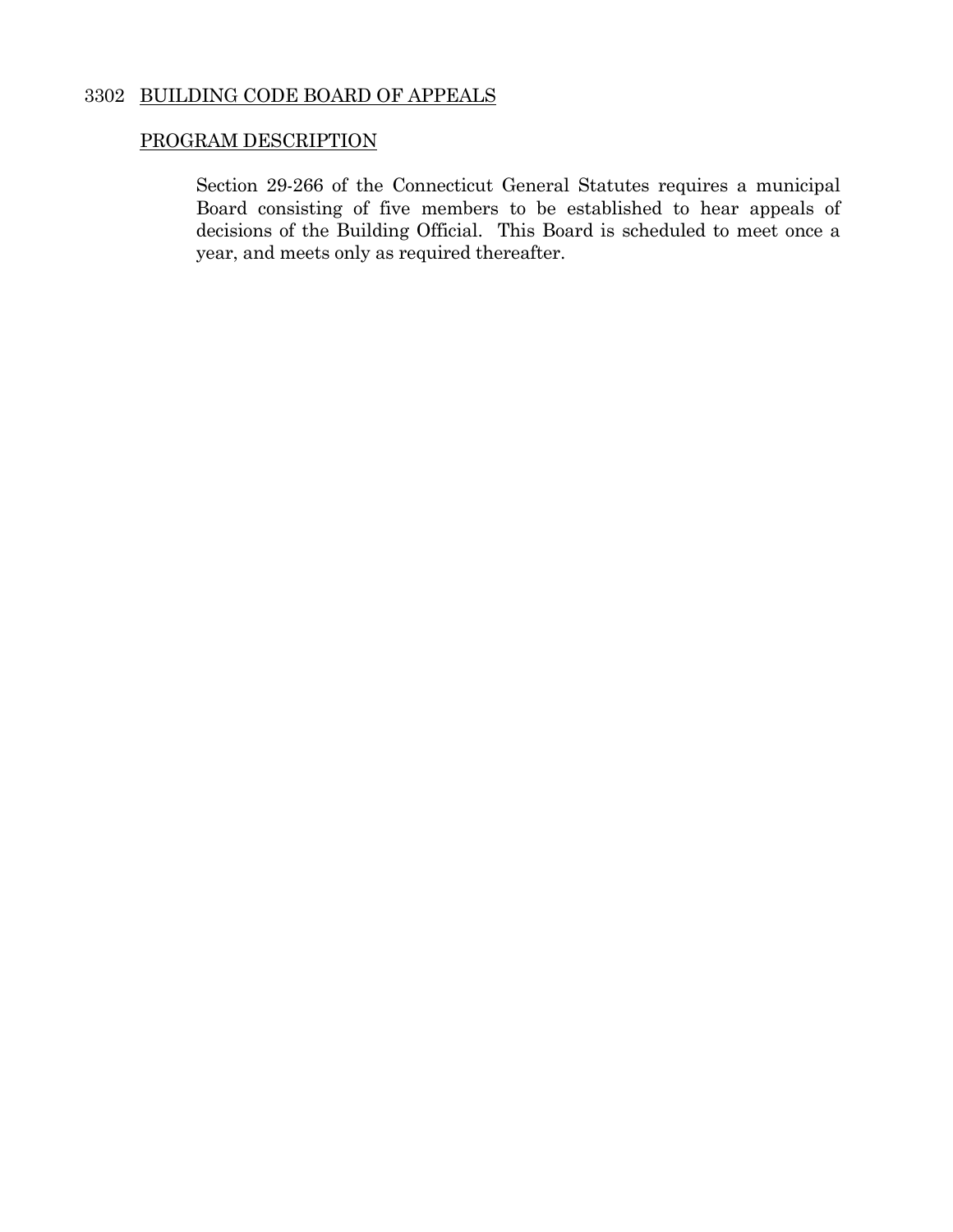#### Town of Coventry

TOWN MANAGERS RECOMMENDED BUDGET

|                              | 2020   | 2021        | 2021   | 2021 | 2021                   |    |                                | Mgr/Bud |     |
|------------------------------|--------|-------------|--------|------|------------------------|----|--------------------------------|---------|-----|
| Account# and Description     | Actual | Base Budget | Budget |      | Actual YTD Est. Actual |    | Dept Head Town Manager Inc/Dec |         |     |
|                              |        |             |        |      |                        |    |                                |         |     |
| 3302 BUILDING CODE BD.       |        |             |        |      |                        |    |                                |         |     |
| 110-3302-52070 OTHER PROFESS | 45     | 45          | 45     | 45   | 45                     | 45 | 45                             |         | .00 |
|                              |        |             |        |      |                        |    |                                |         |     |
| Total 3302 BUILDING COD      | 45     | 45          | 45     | 45   | 45                     | 45 | 45                             |         | .00 |
|                              |        |             |        |      |                        |    |                                |         |     |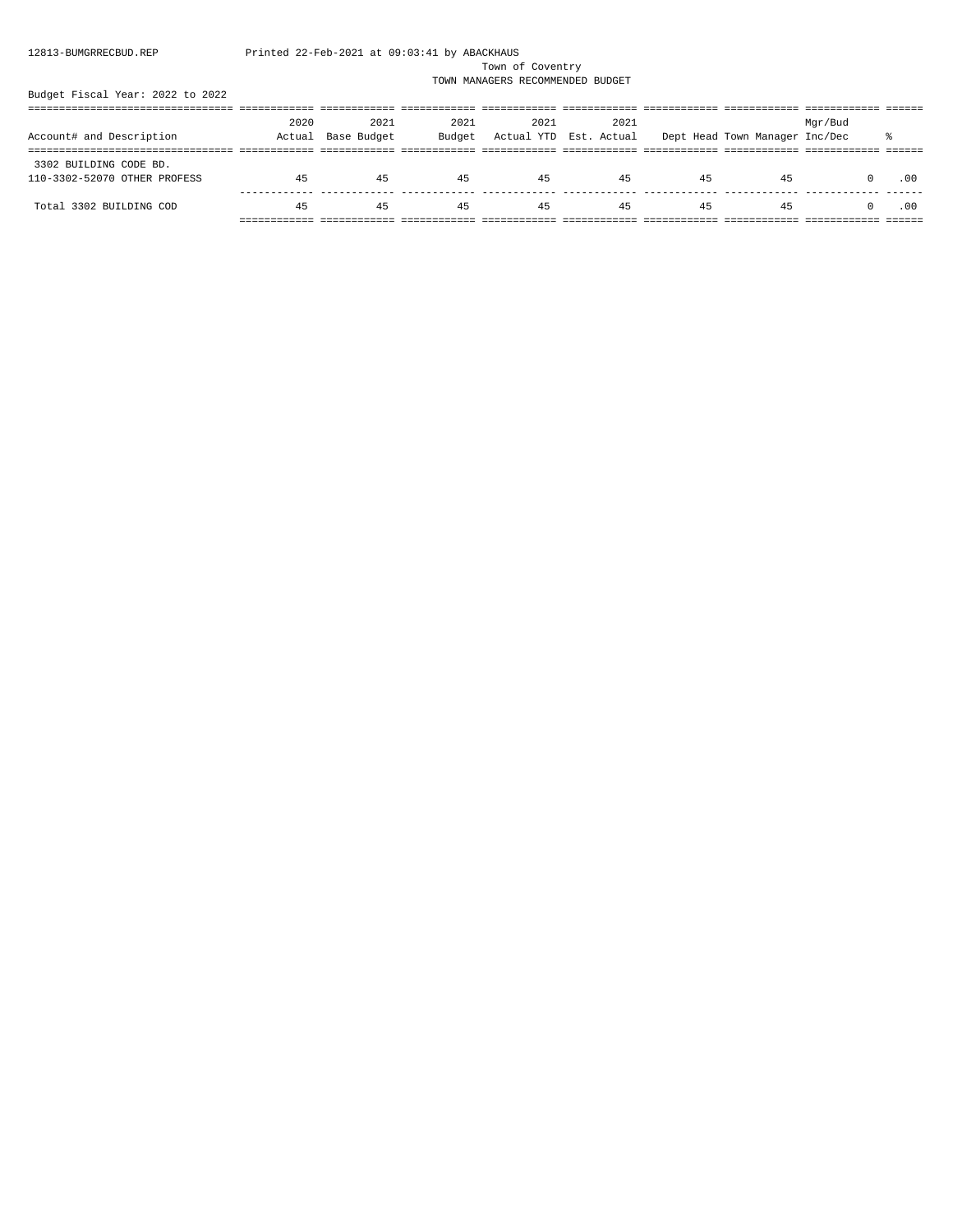## 3501 HEALTH DEPARTMENT

## PROGRAM DESCRIPTION

 This activity is directed towards addressing the Town's environmental health needs. Included is an assessment to a Regional Health District based upon a per capita charge of \$5.42. The District will enforce the Public Health Code of the State of Connecticut and ordinances of the Town of Coventry.

## PROGRAM COMMENTARY

 A minimal increase in the per capita charge was adopted by the Eastern Highlands Regional Health District. Several grants have been received to promote improved wellness.

## PROGRAM ACTIVITY INDICATORS

|                                     | <b>FY14-15</b> | <b>FY15-16</b> | <b>FY16-17</b> | <b>FY17-18</b> | <b>FY18-19</b> |
|-------------------------------------|----------------|----------------|----------------|----------------|----------------|
| Septic (New & Repair)               | 55             | 49             | 35             | 59             | 45             |
| Well Permits                        | 39             | 50             | 31             | 24             | 30             |
| <b>Test Holes/Percolation Tests</b> | 126            | 150            | 137            | 181            | 195            |
| Food Service Inspections            | 262            | 272            | 238            | 307            | 267            |
| Complaints Investigated             | 12             | 5              | 6              | 6              | 10             |
| <b>Environmental Samples</b>        | 184            | 176            | 107            | 122            | 133            |
| Site Visits (Septic)                | 192            | 172            | 88             | 177            | 196            |